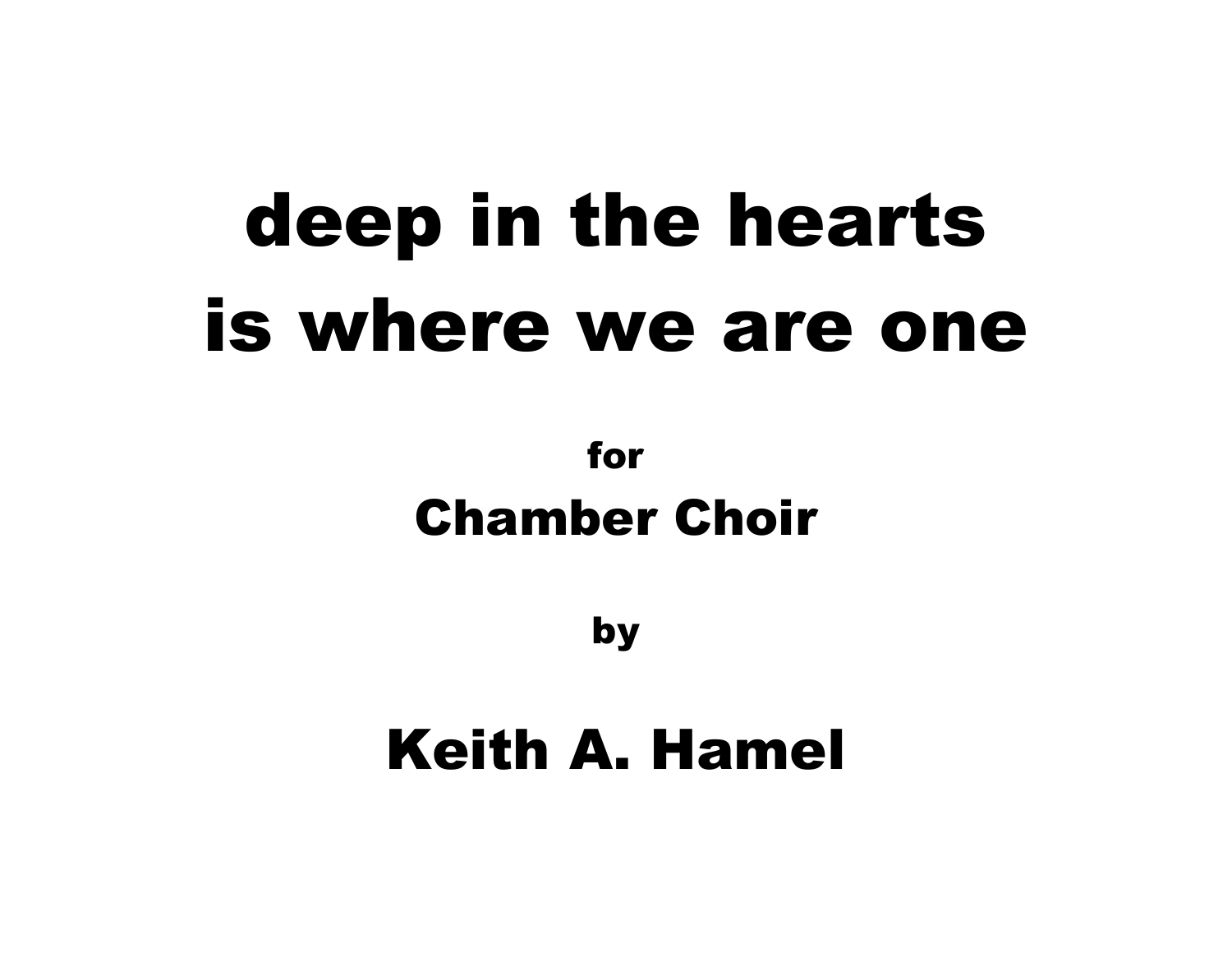Commissioned by musica intima with the financial assistance of the Canada Council for the Arts

> Duration: 6' 40" Performance Rights: SOCAN © 2002 Keith A. Hamel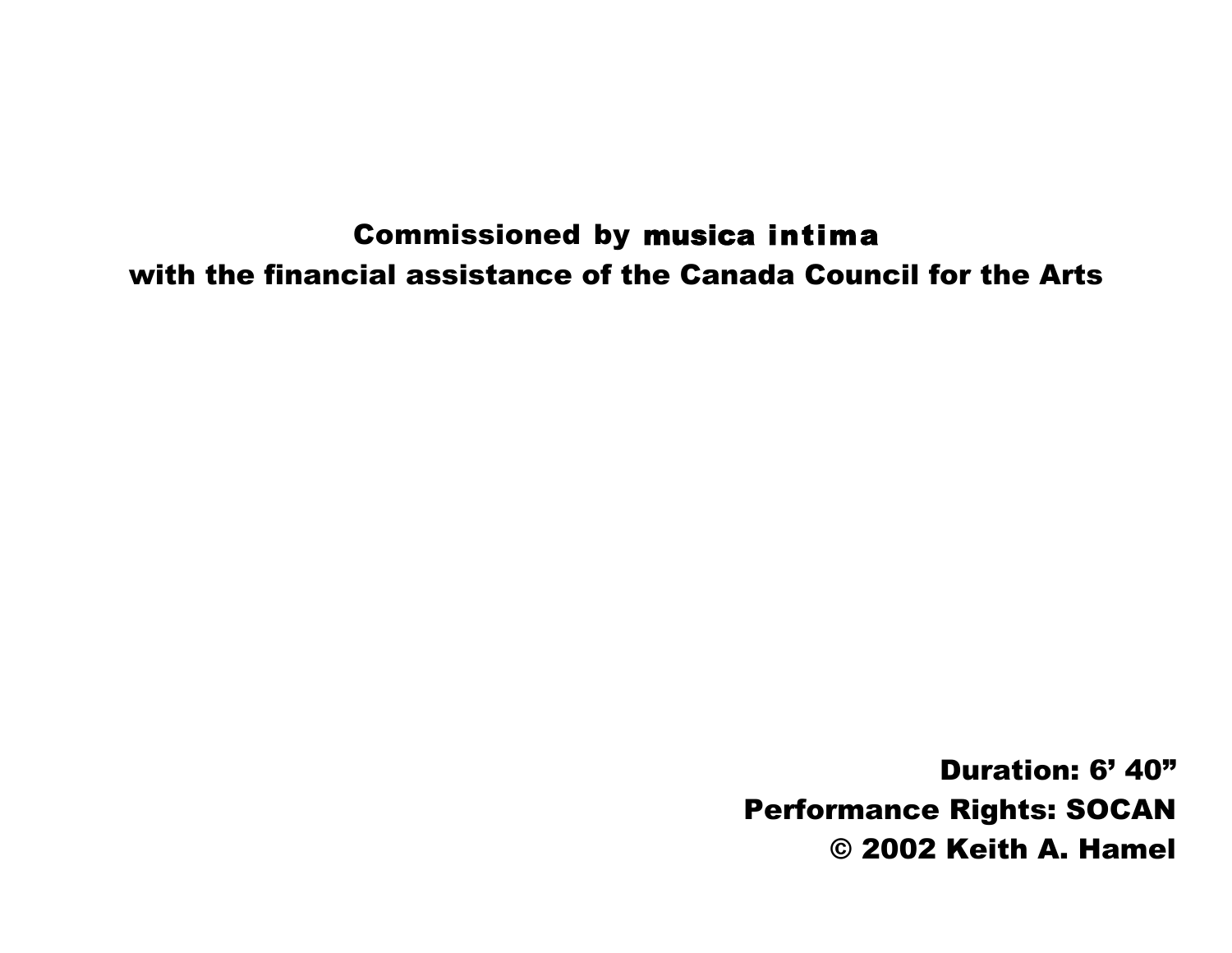#### Performance Notes

The composition is written for a chamber choir of at least 12 singers. Each of the 4 voices (S.A.T.B.) is divided into 2 staves. The top staff of each section contains solo passages which can be assigned to different members of the section if desired.

Notes indicated with X noteheads should be performed as un-pitched percussive sounds.

The ending pitches of glissandi are approximate. The pitch should change more quickly toward the end of the glissando (i.e. the glissandi should not have linear pitch changes).

### Pronunciation

Much of the text is derived from "bols" which are used in the representation and teaching of Indian drumming. Other syllables are intended to mimic drums and other percussion instruments.

| <b>Vowels</b> |             |              | <b>Consonants</b>               |
|---------------|-------------|--------------|---------------------------------|
|               |             | ch           | as in "cheek"                   |
| a             | as in "tap" | d            | as in "day"                     |
| $\mathbf e$   | as in "lay" | dh           | a more aspirated version of "d" |
| $\mathbf{i}$  | as in "tee" | g            | as in "good"                    |
| oh            | as in "doh" | $\bf k$      | as in "cat"                     |
| u             | as in "too" | $\mathbf{m}$ | as in "mother"                  |
|               |             | $\mathbf n$  | as in "not"                     |
|               |             | r            | a flipped "r"                   |
|               |             | t            | as in "time"                    |

Syllables such as "dohm" and "gohn" should sound like drums. The timbre should move gradually from the vowel sound "oh" to the final "m" or "n". Sequences of phonemes such as "tira tika" or "tama tina" should be performed lightly at the front of the mouth, and must be clearly articulated.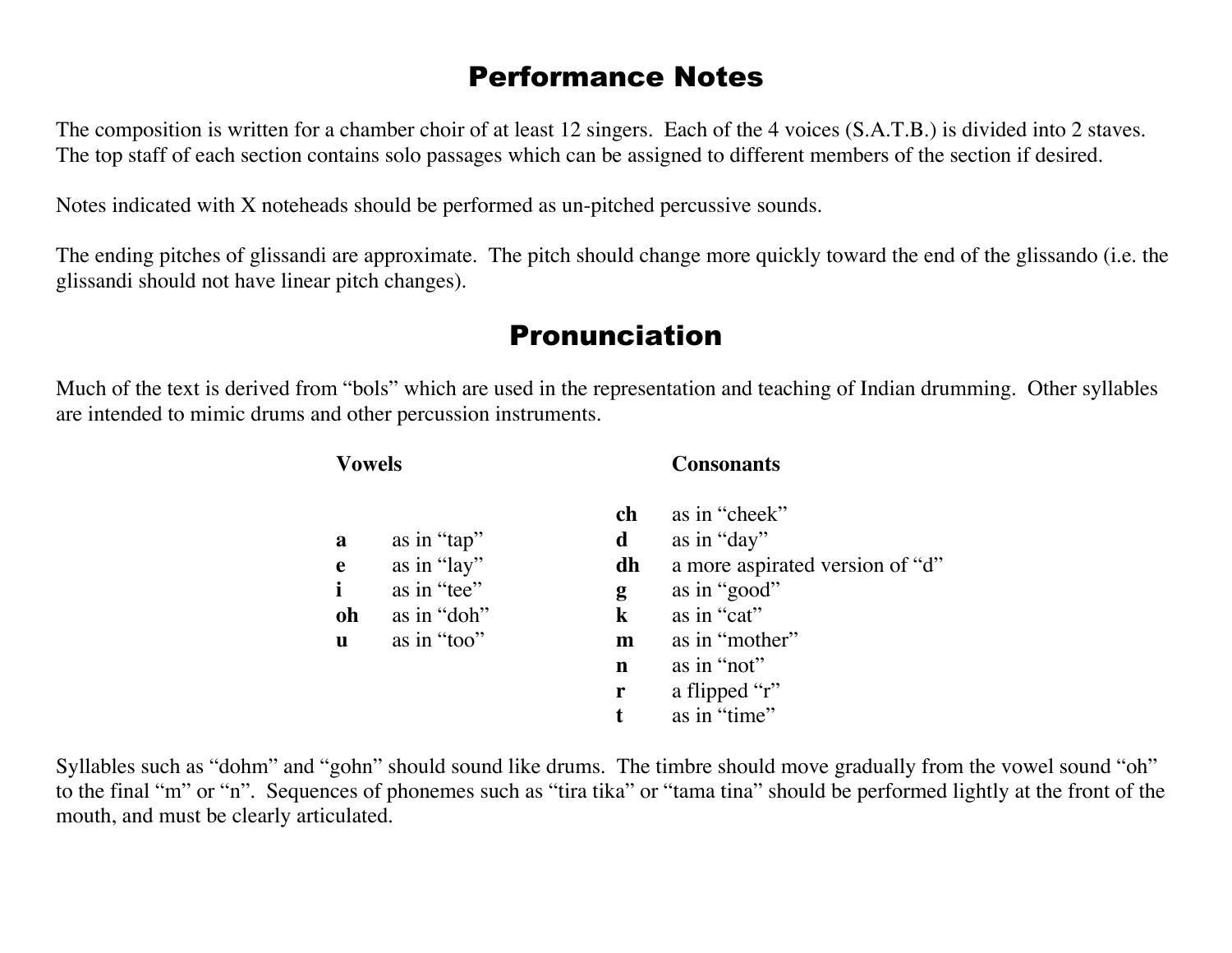**<sup>1</sup>** q = 96

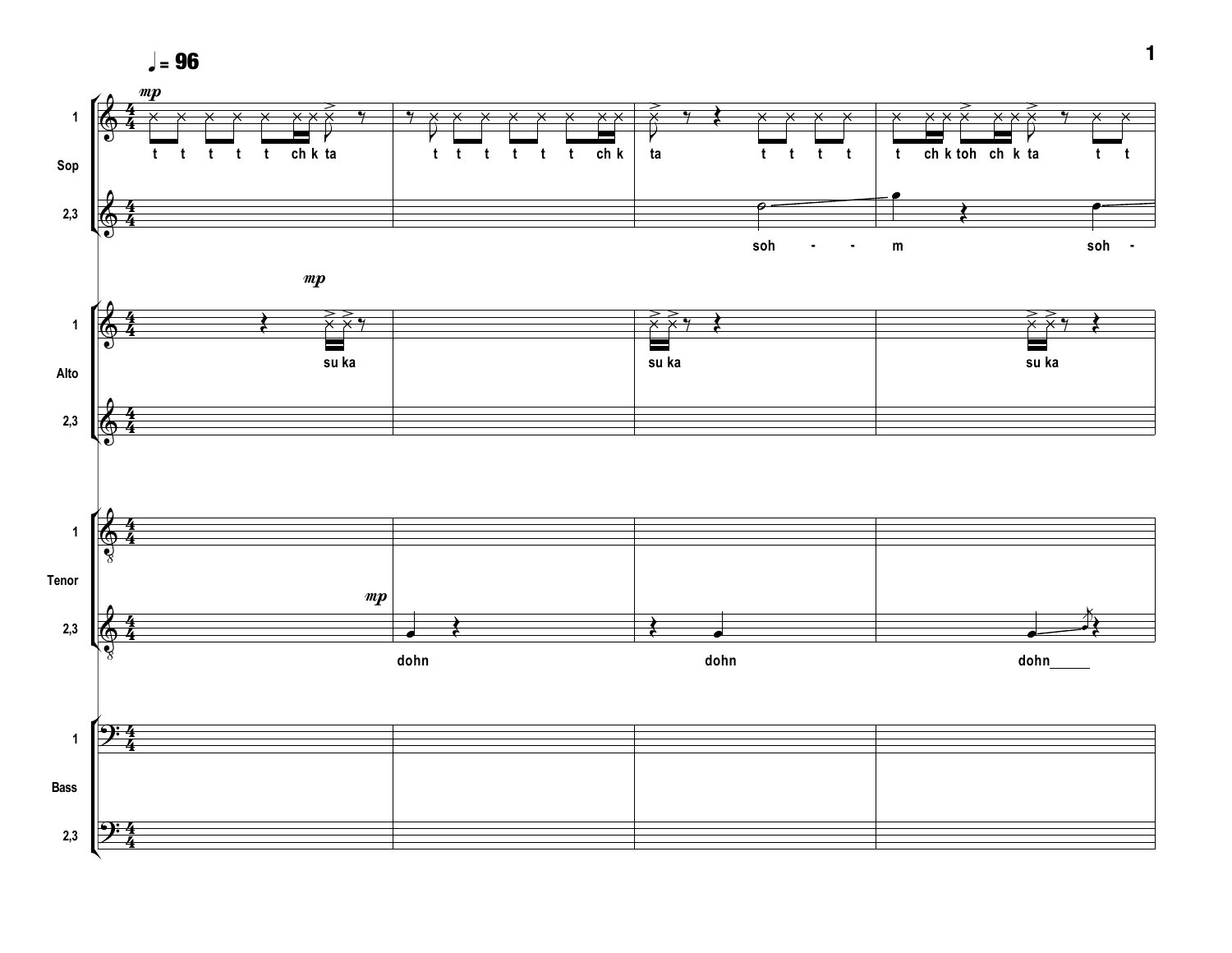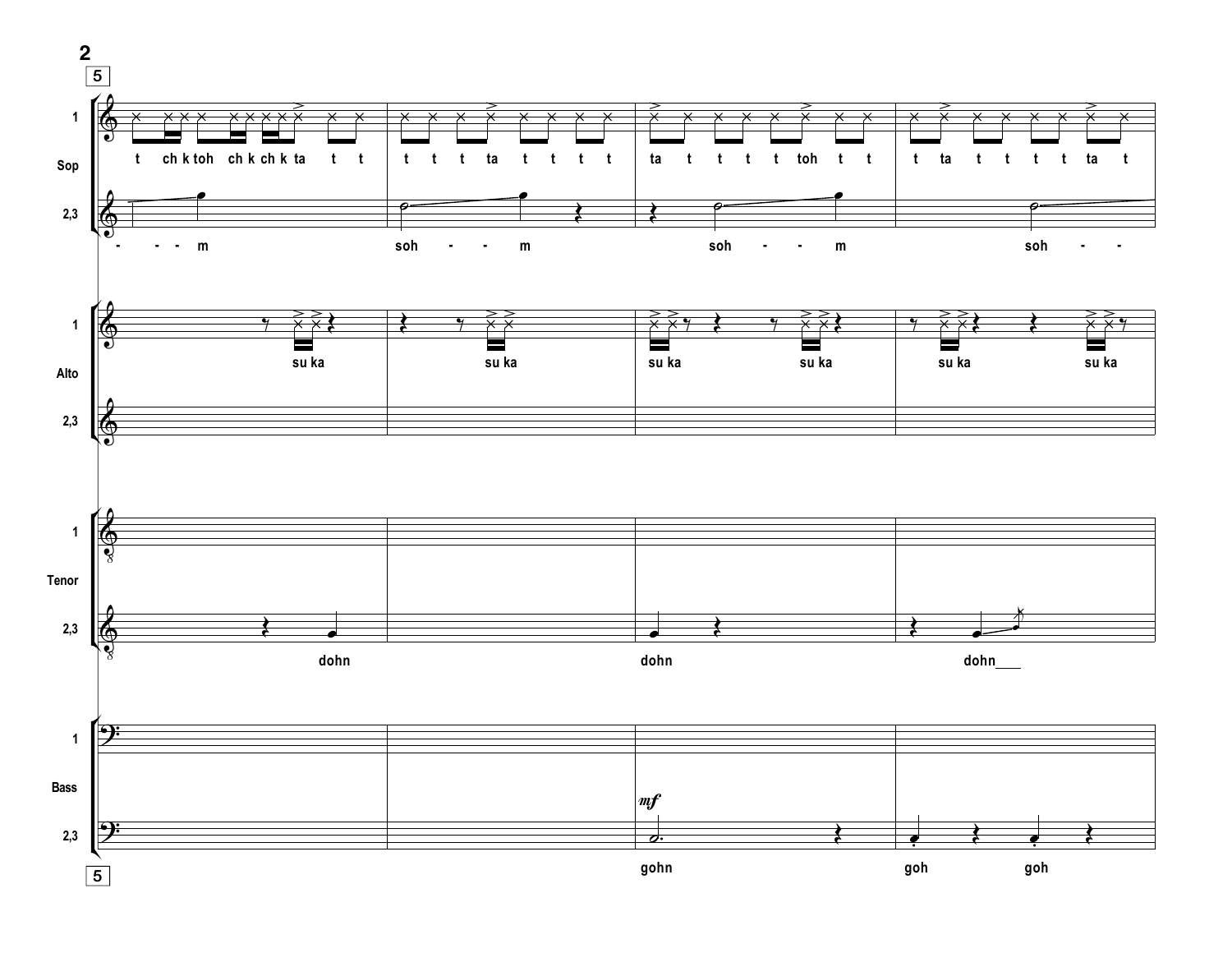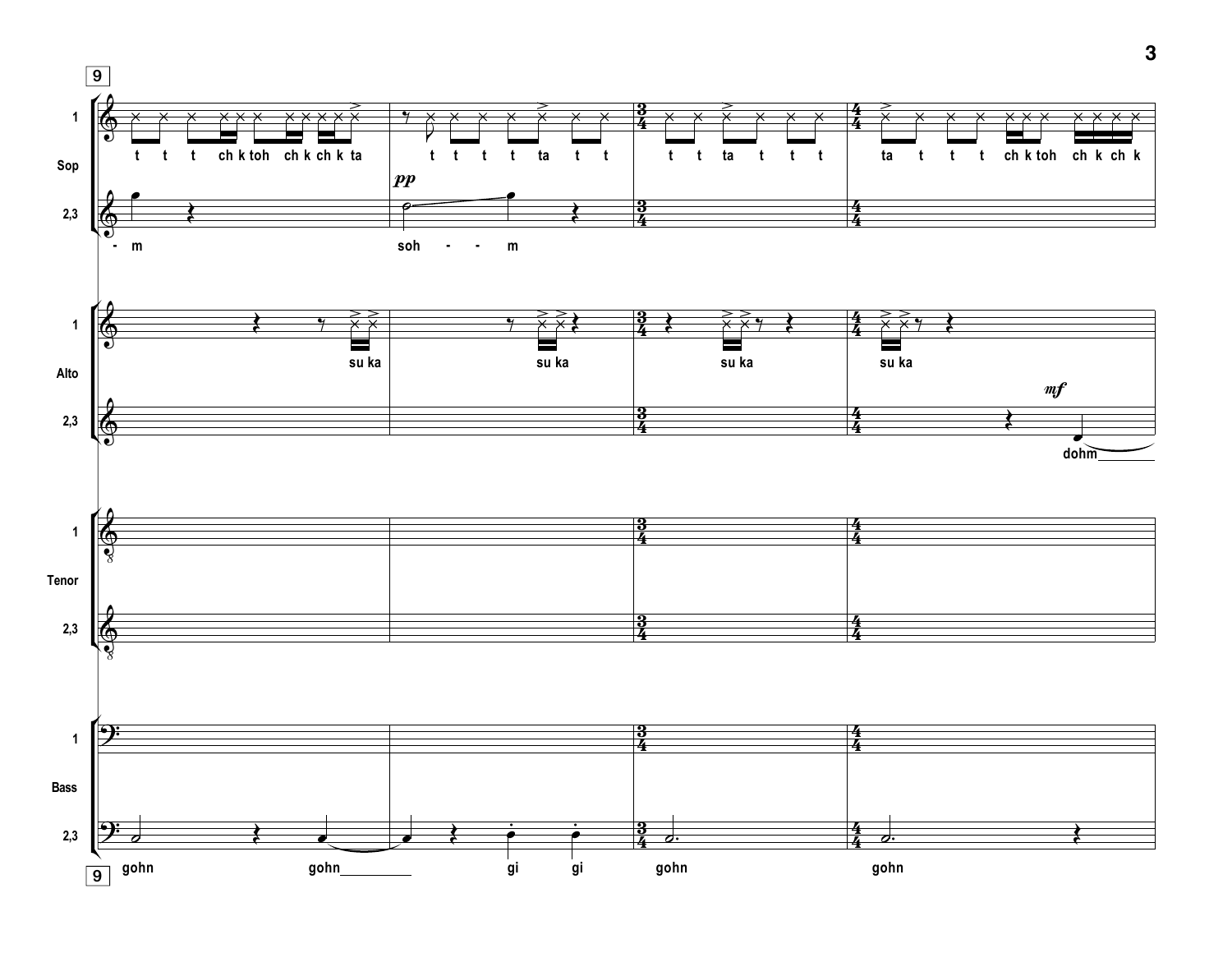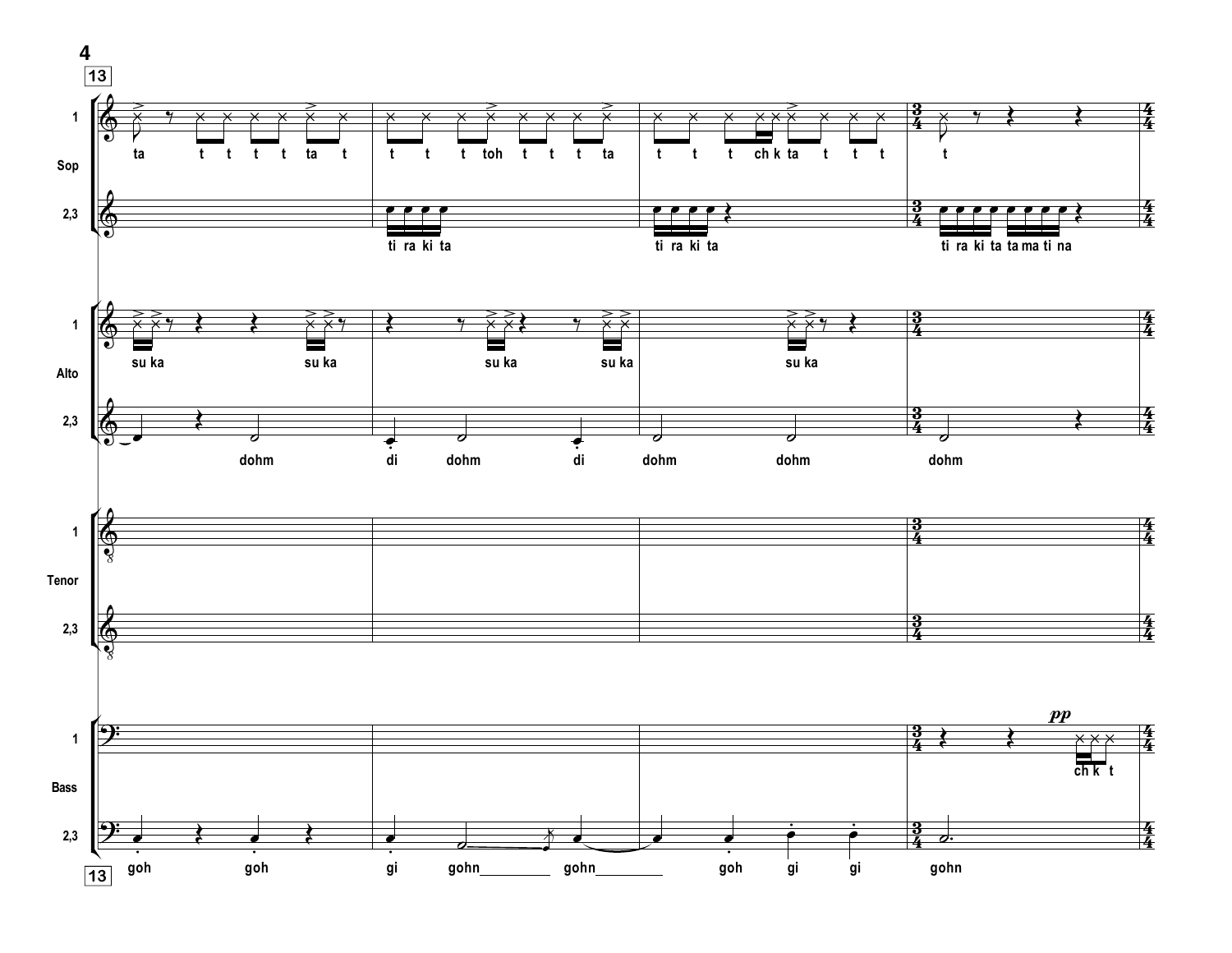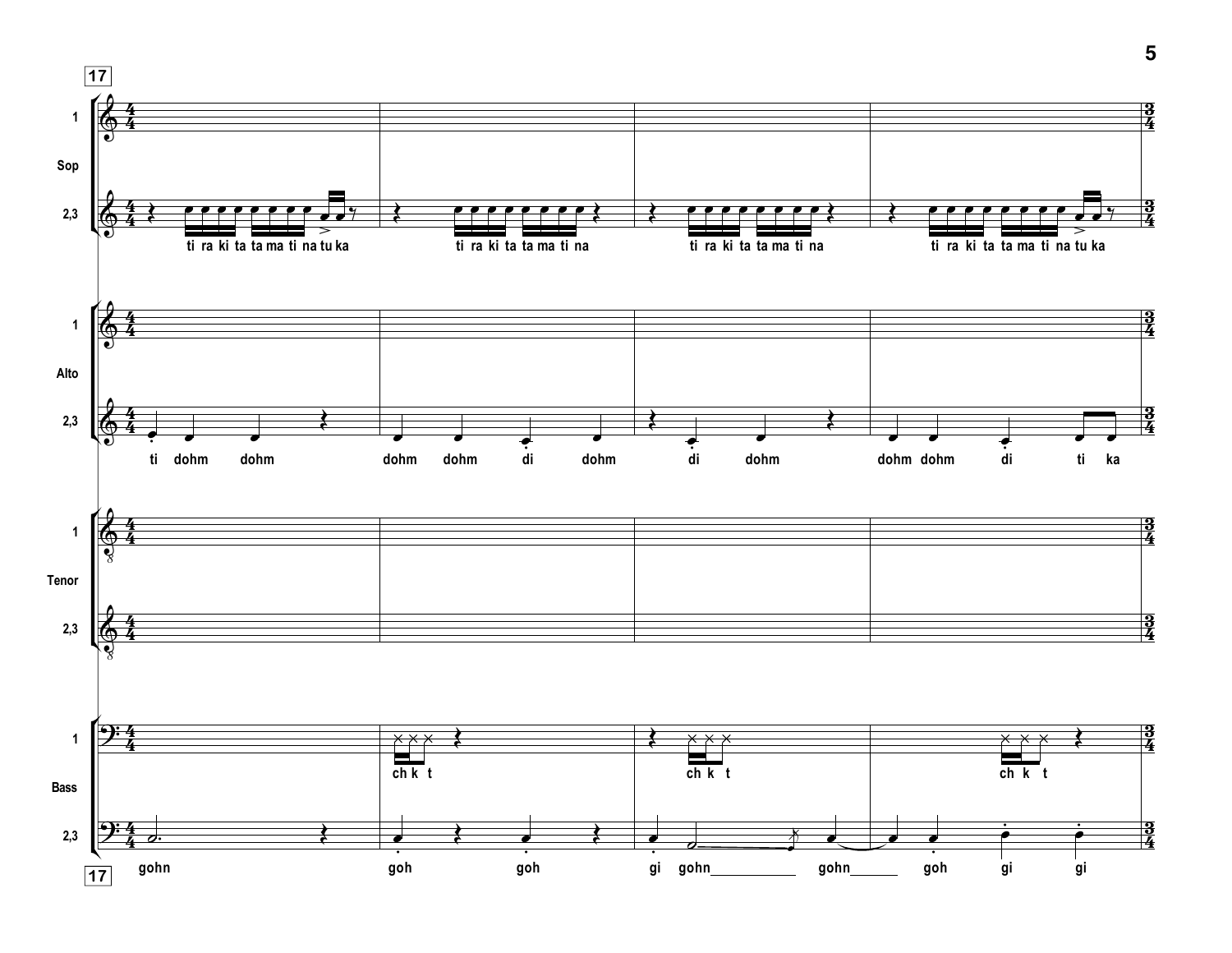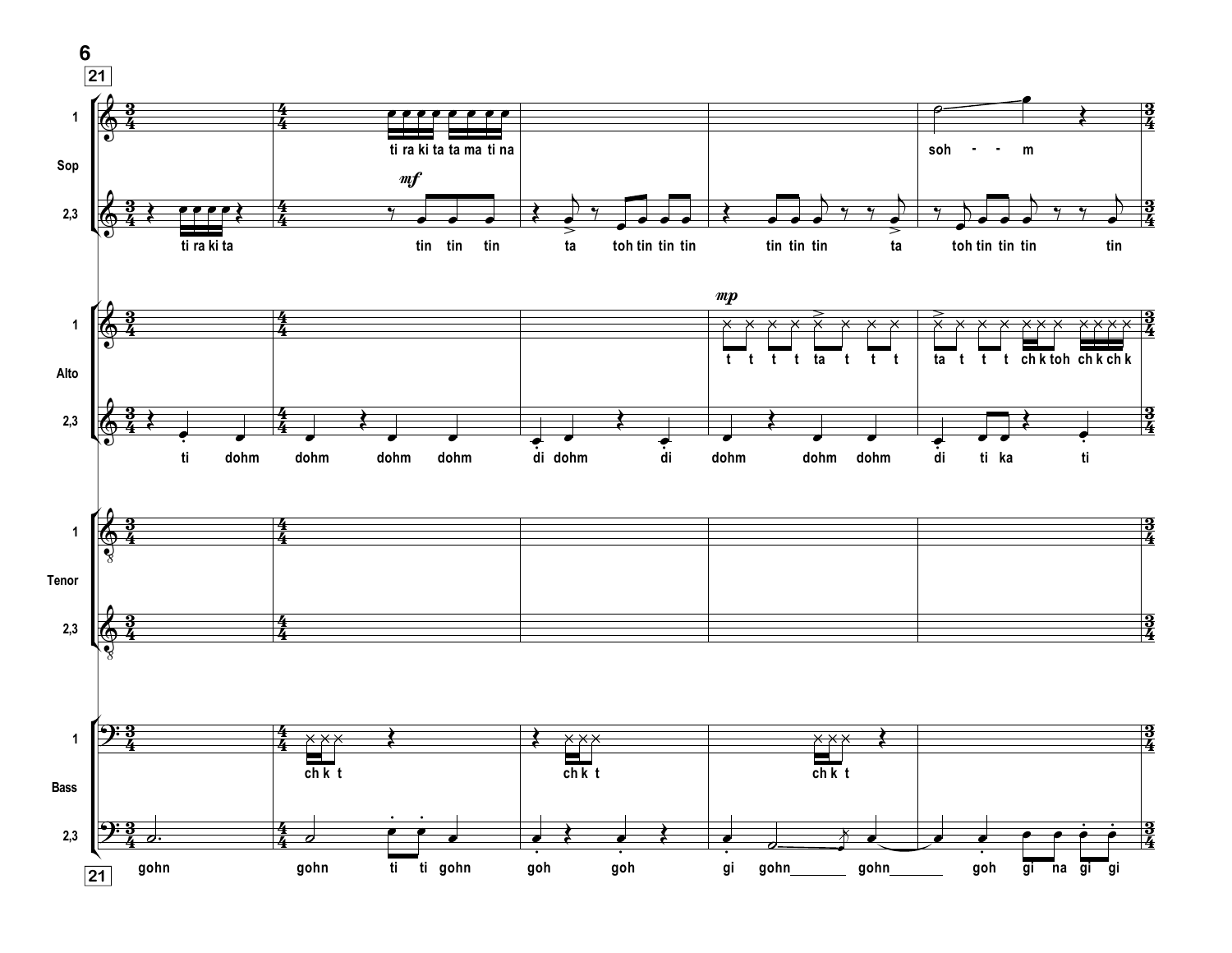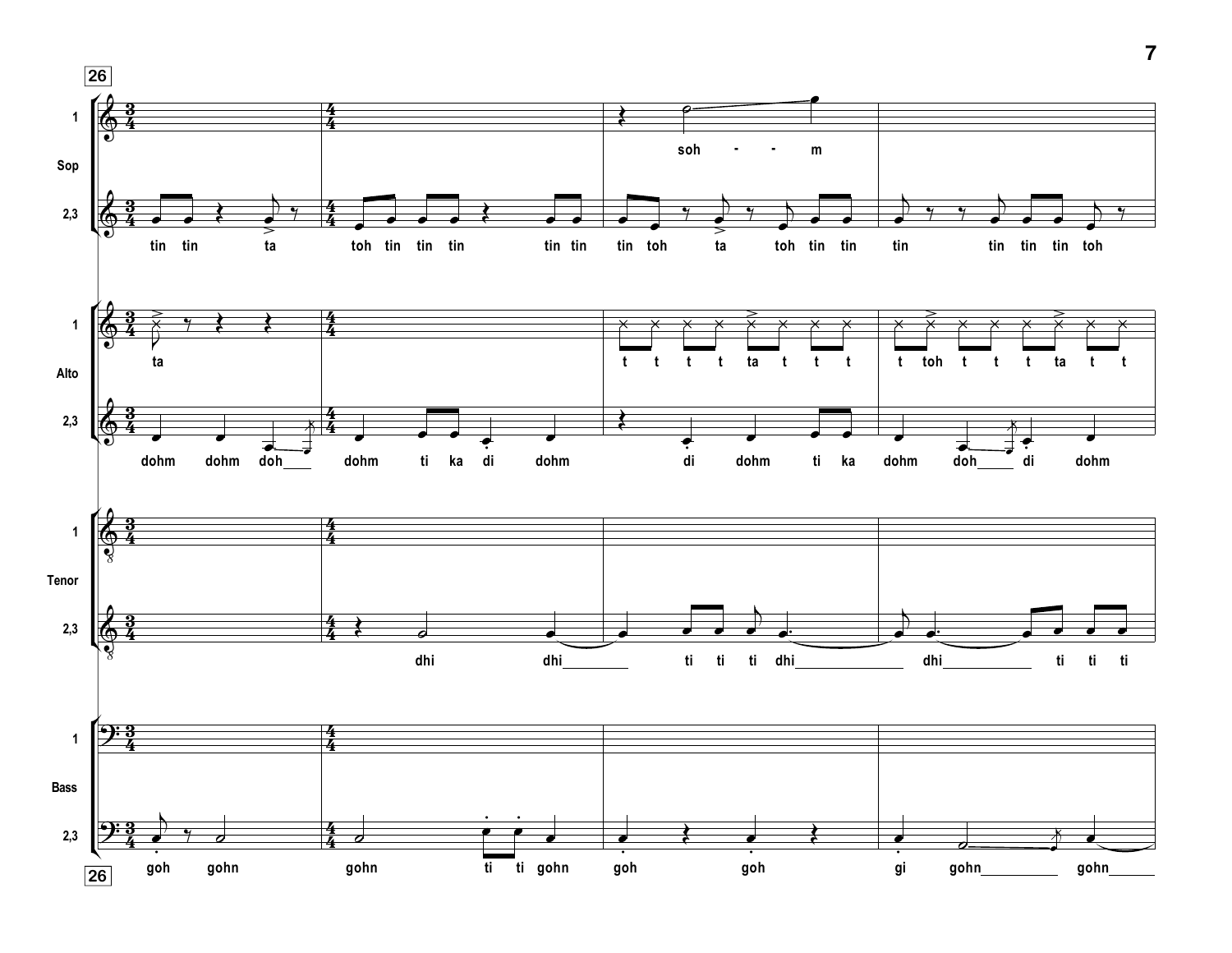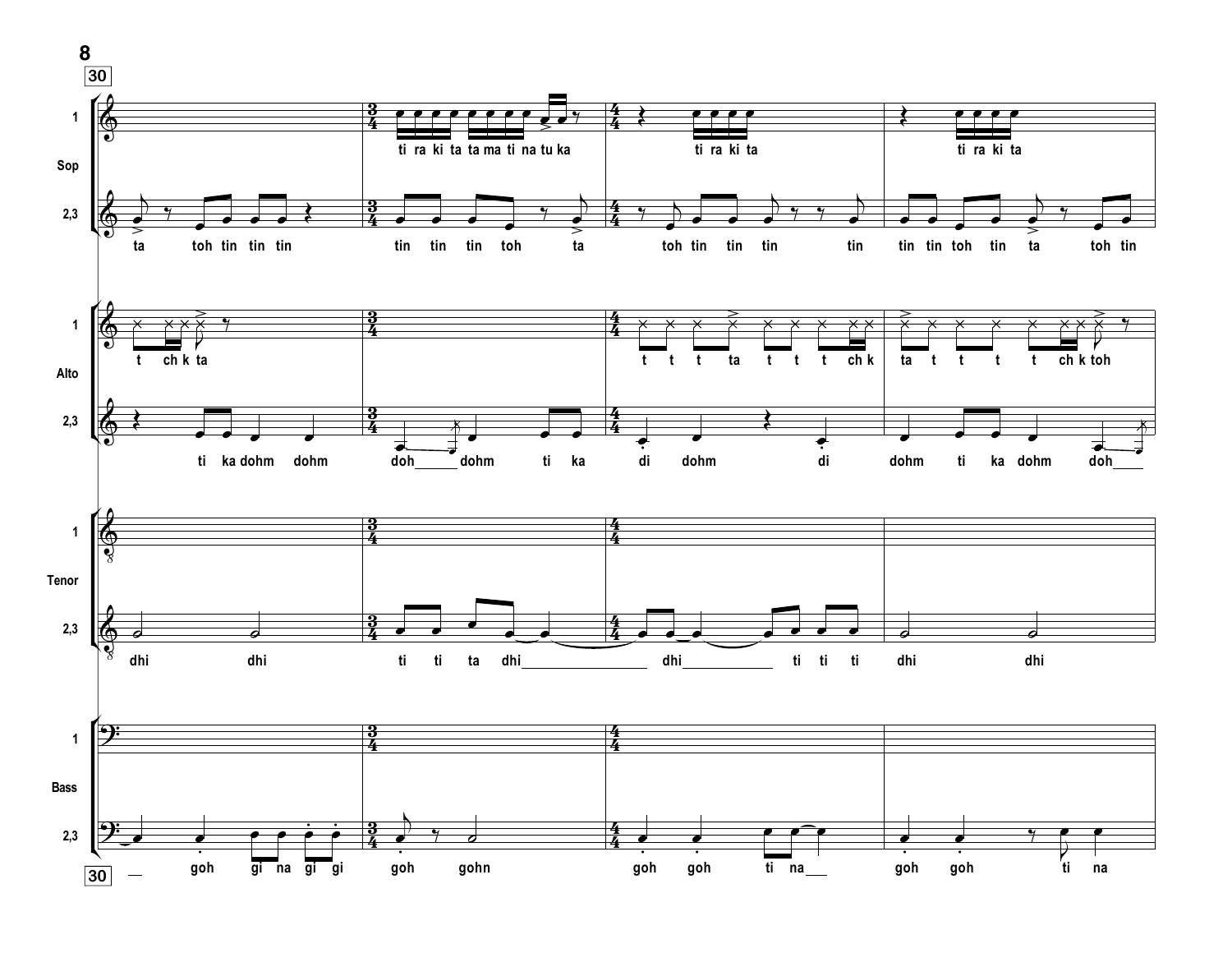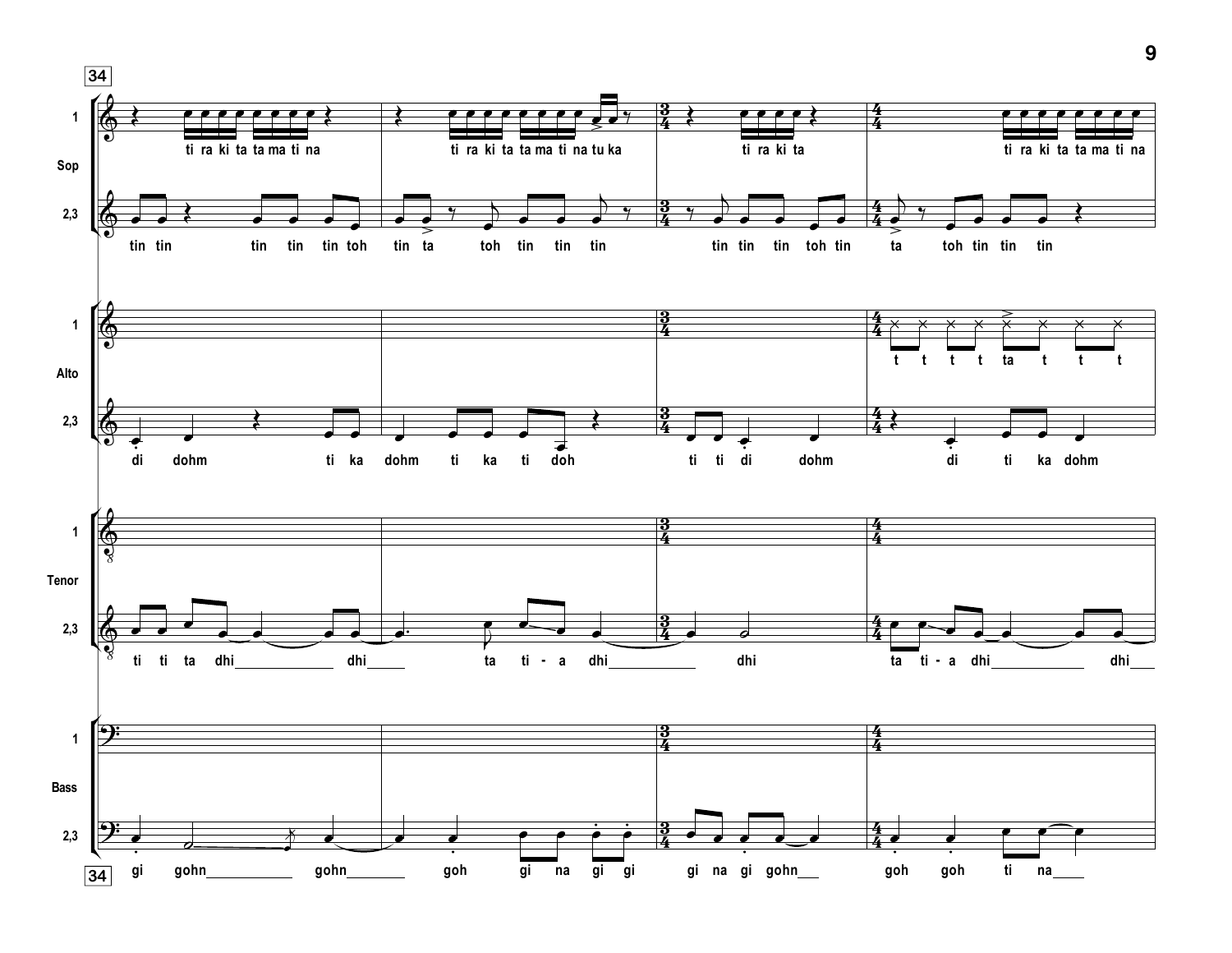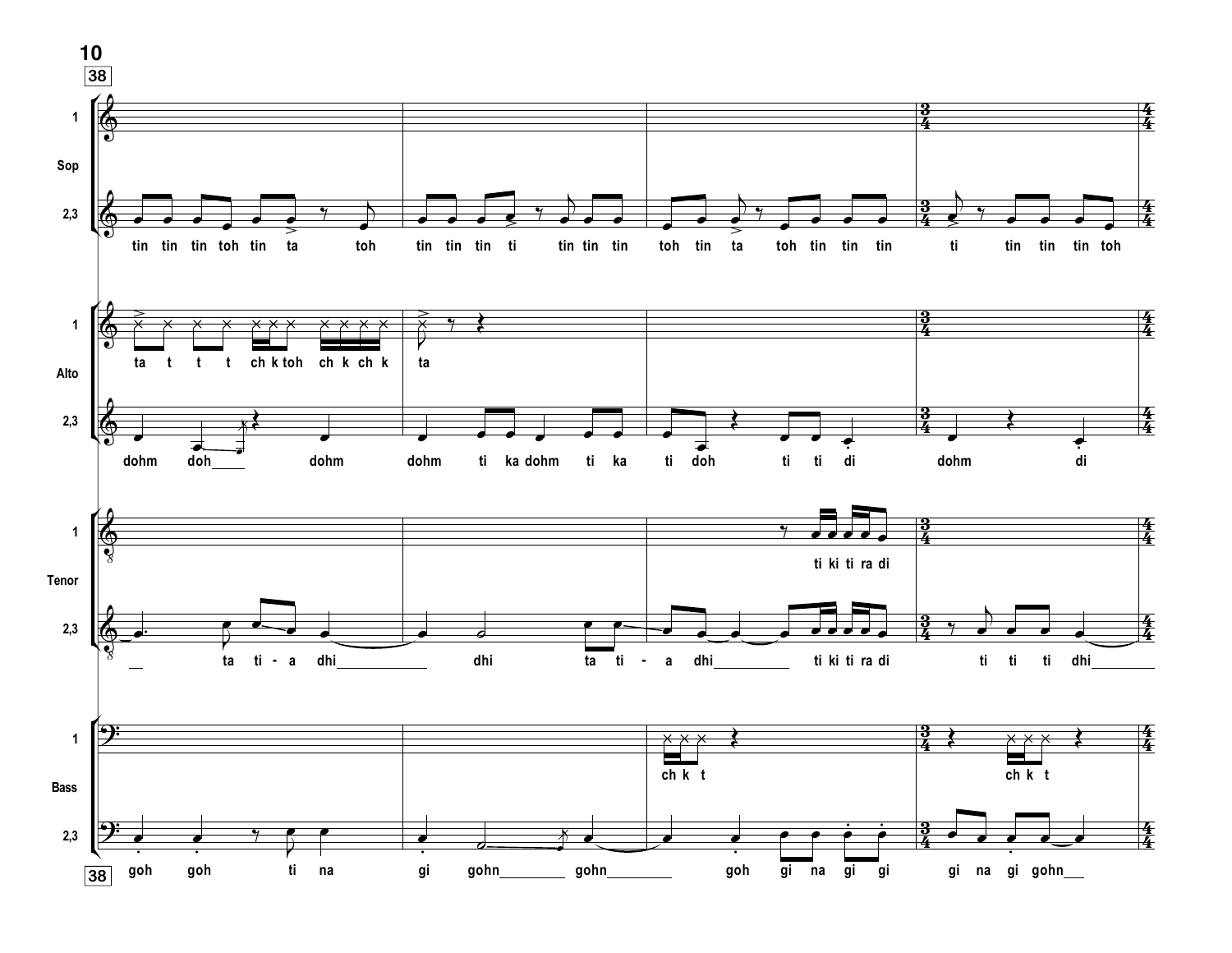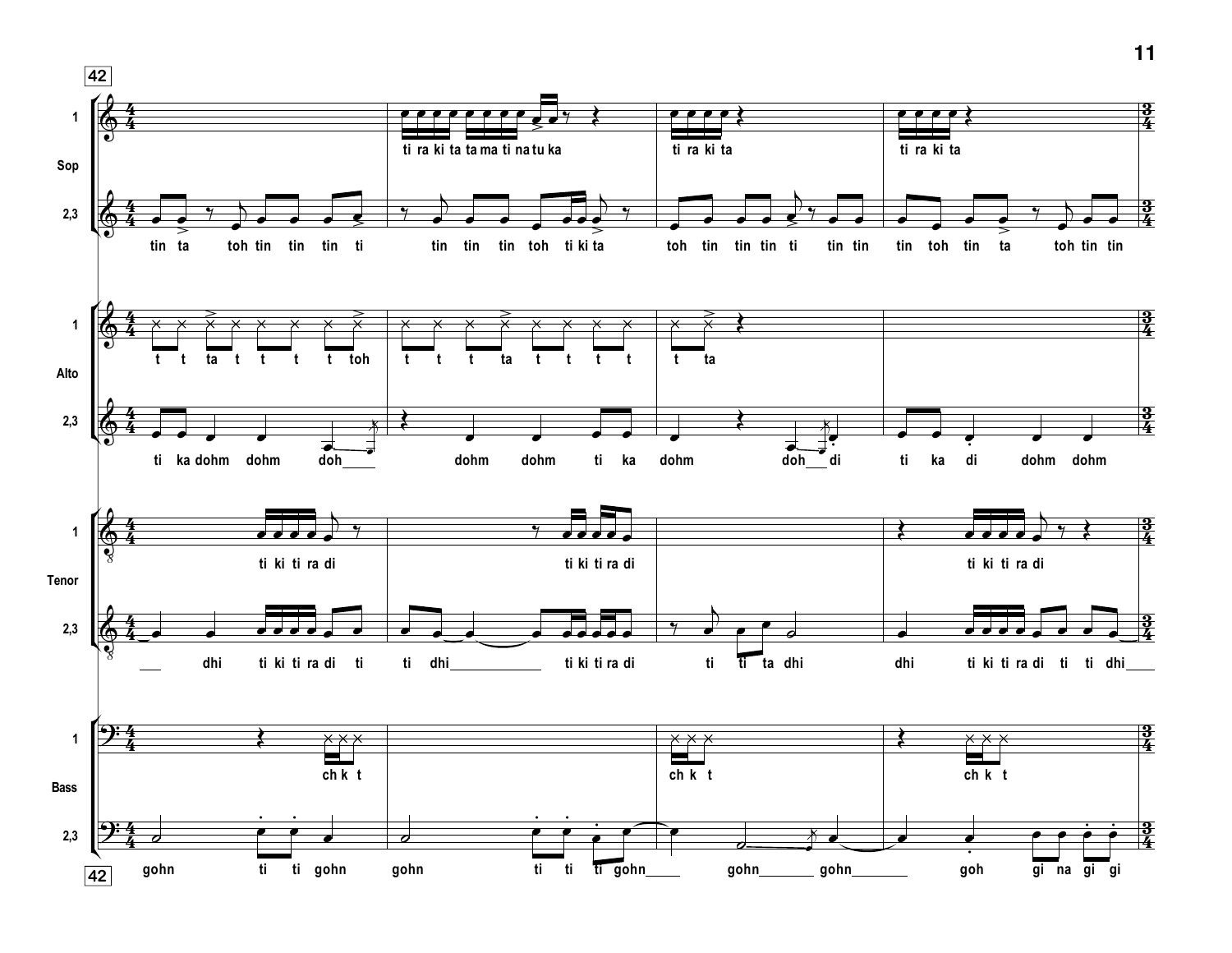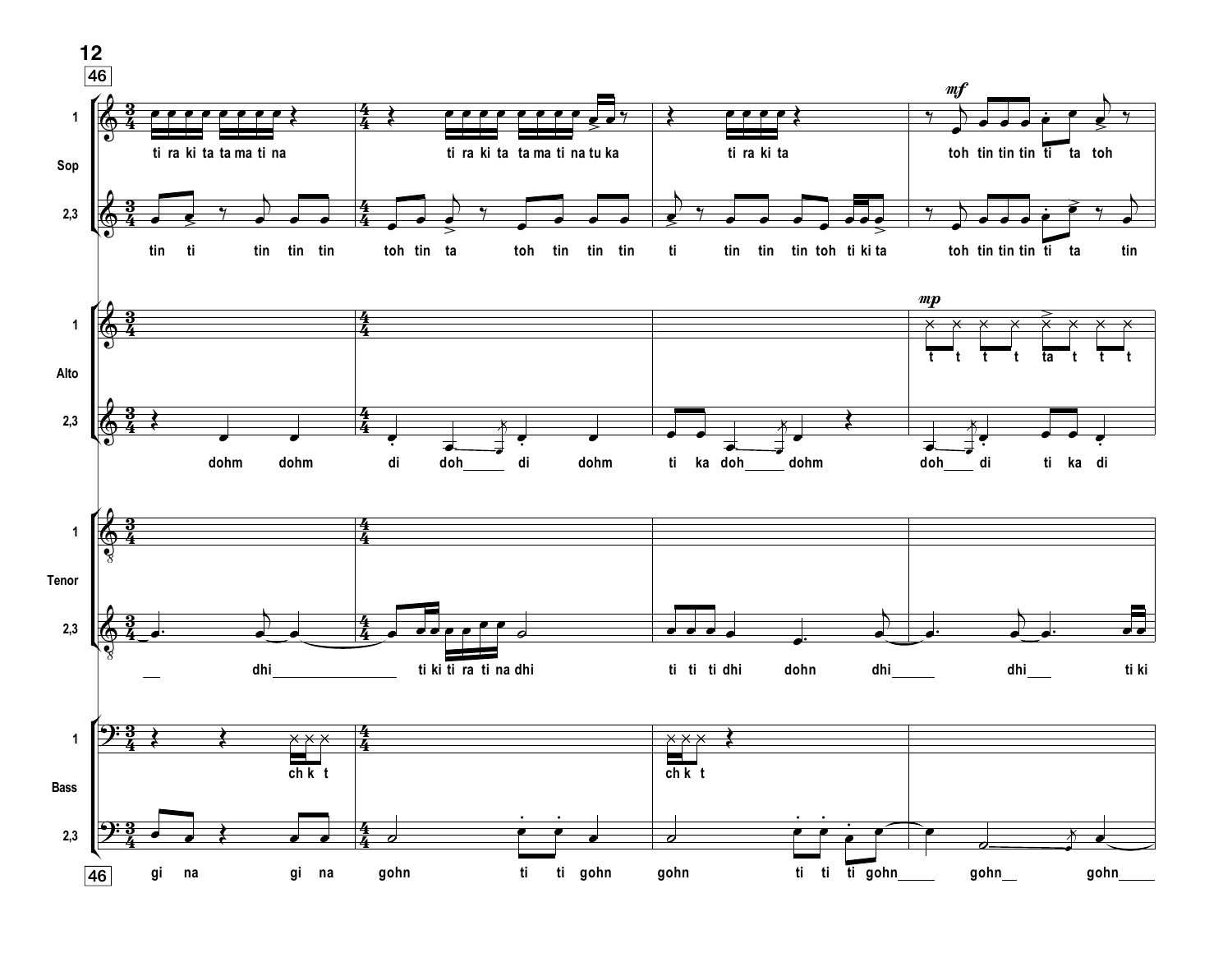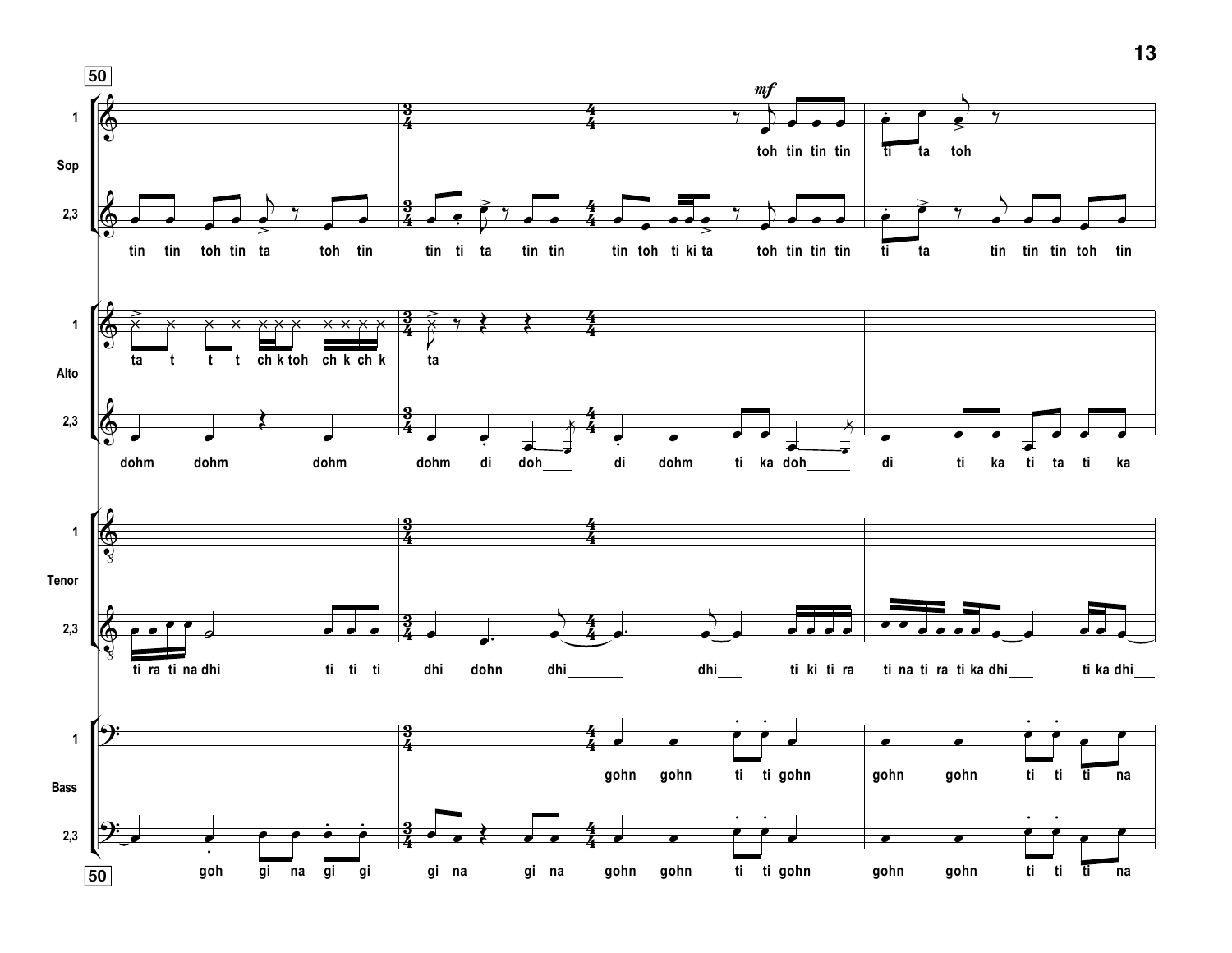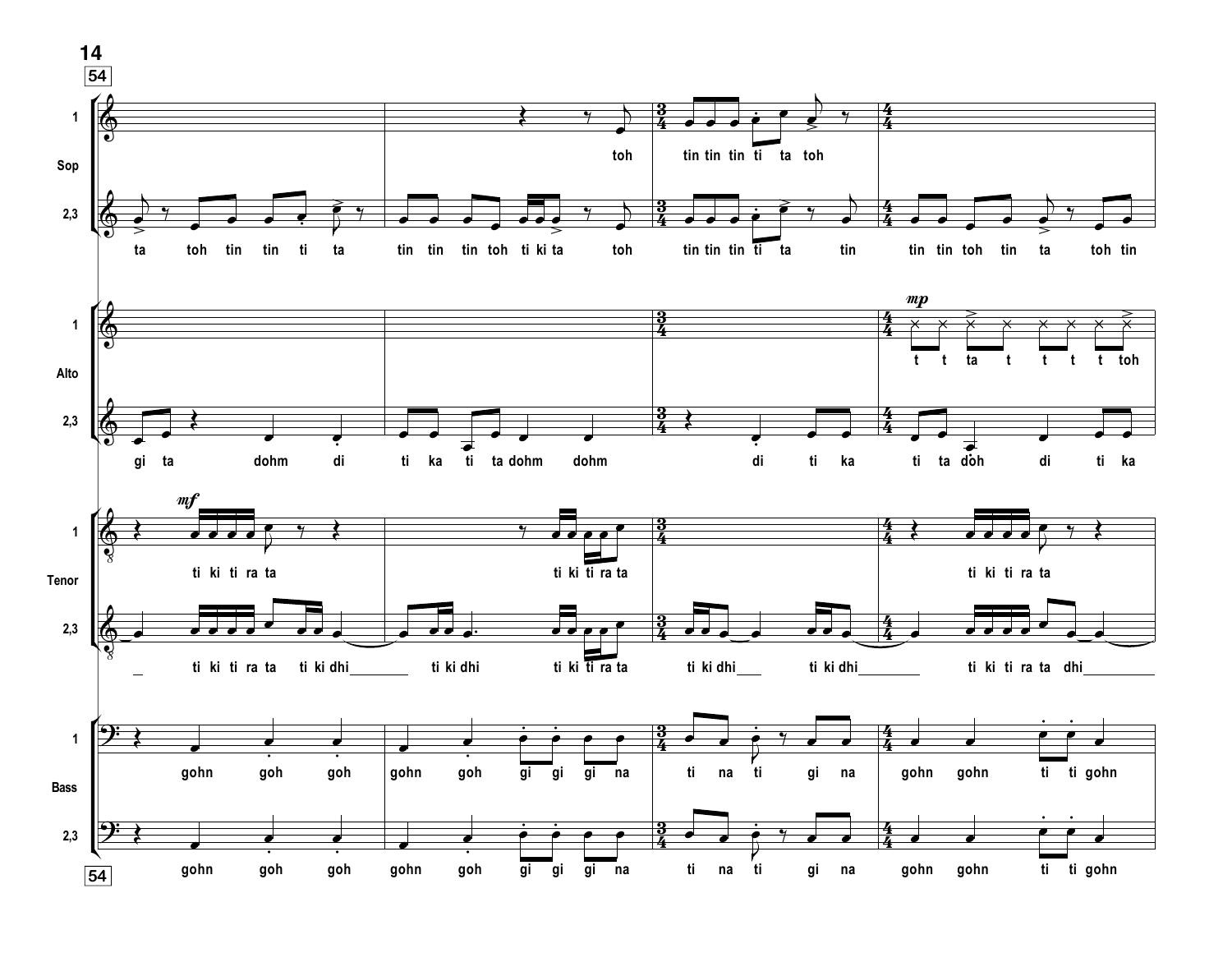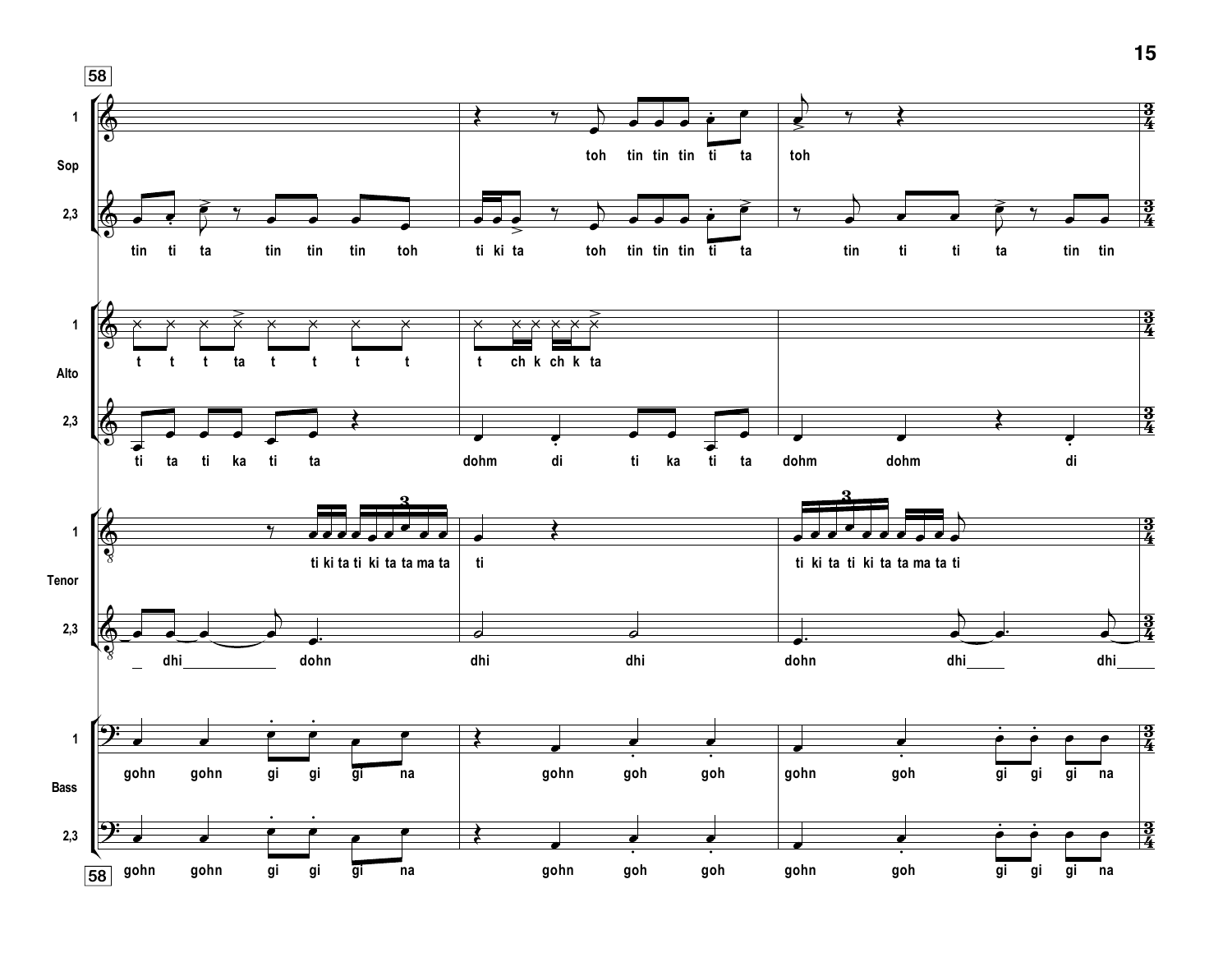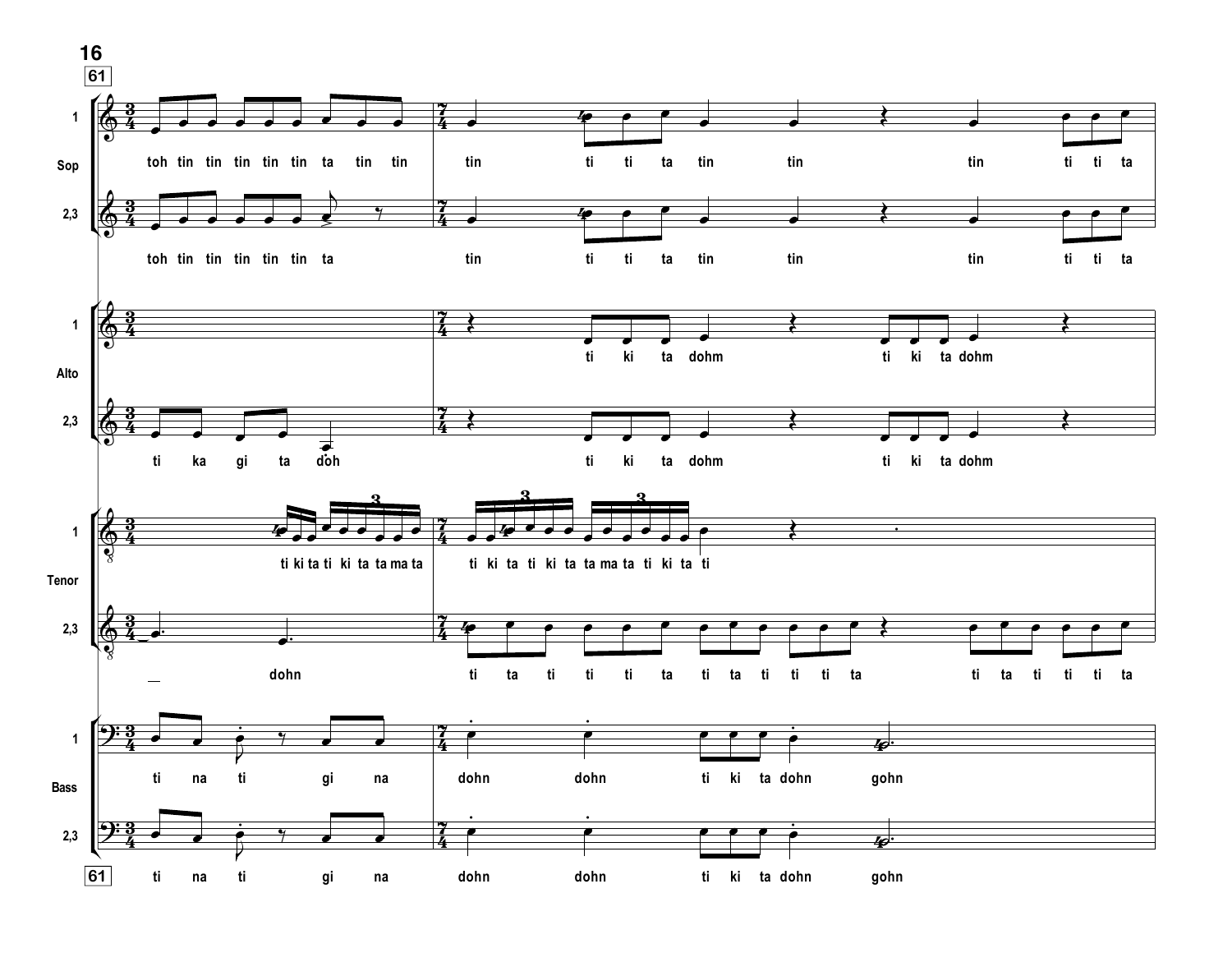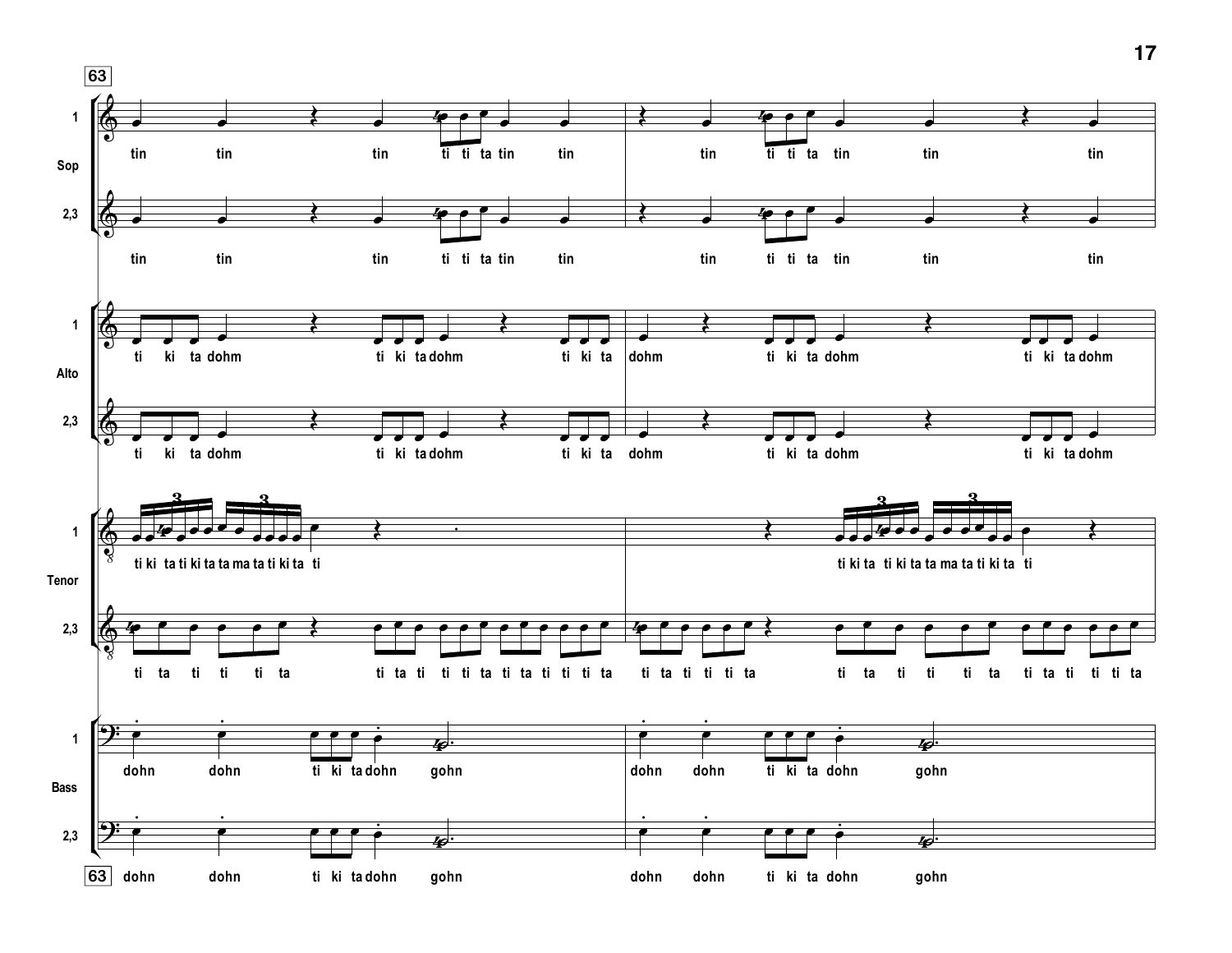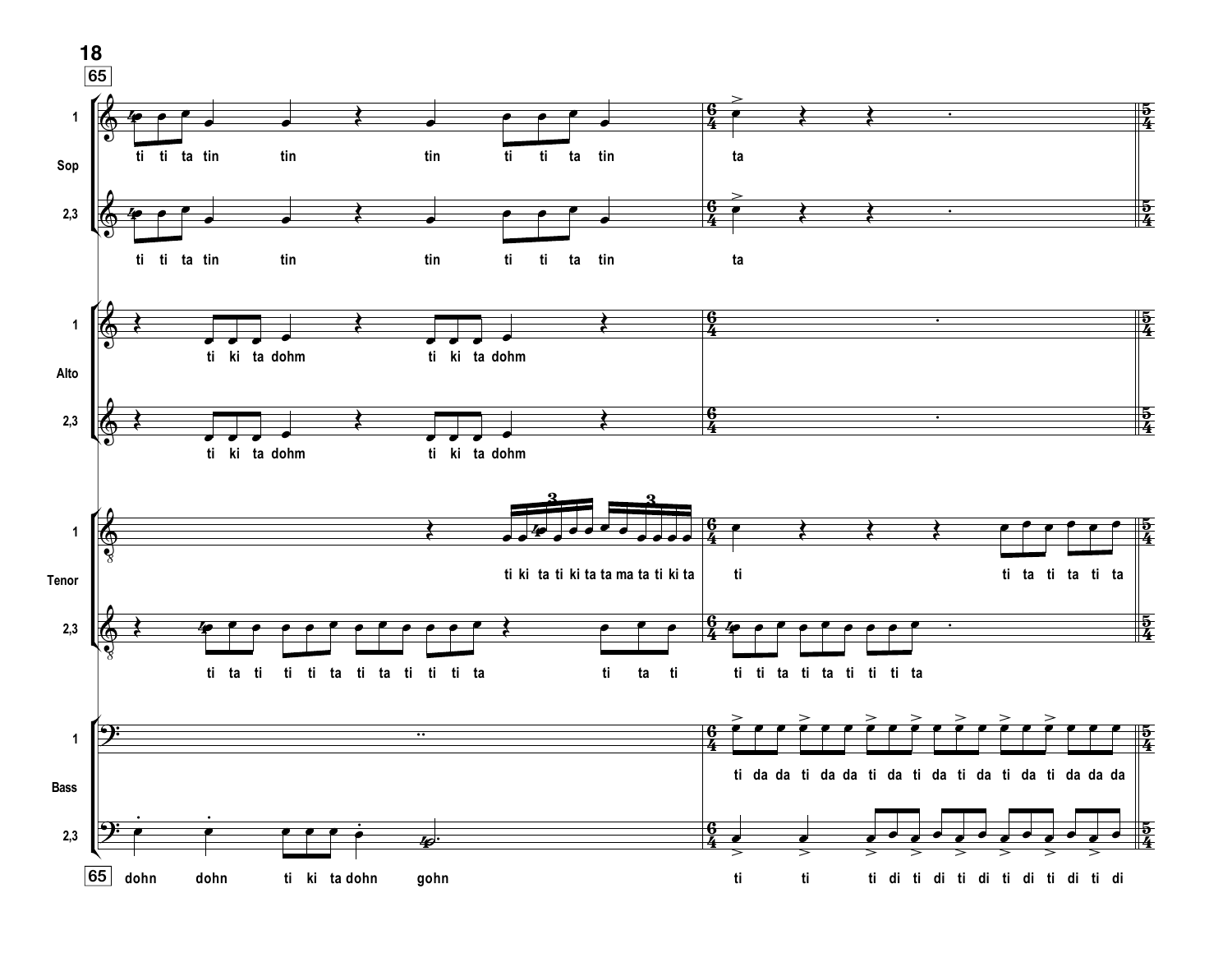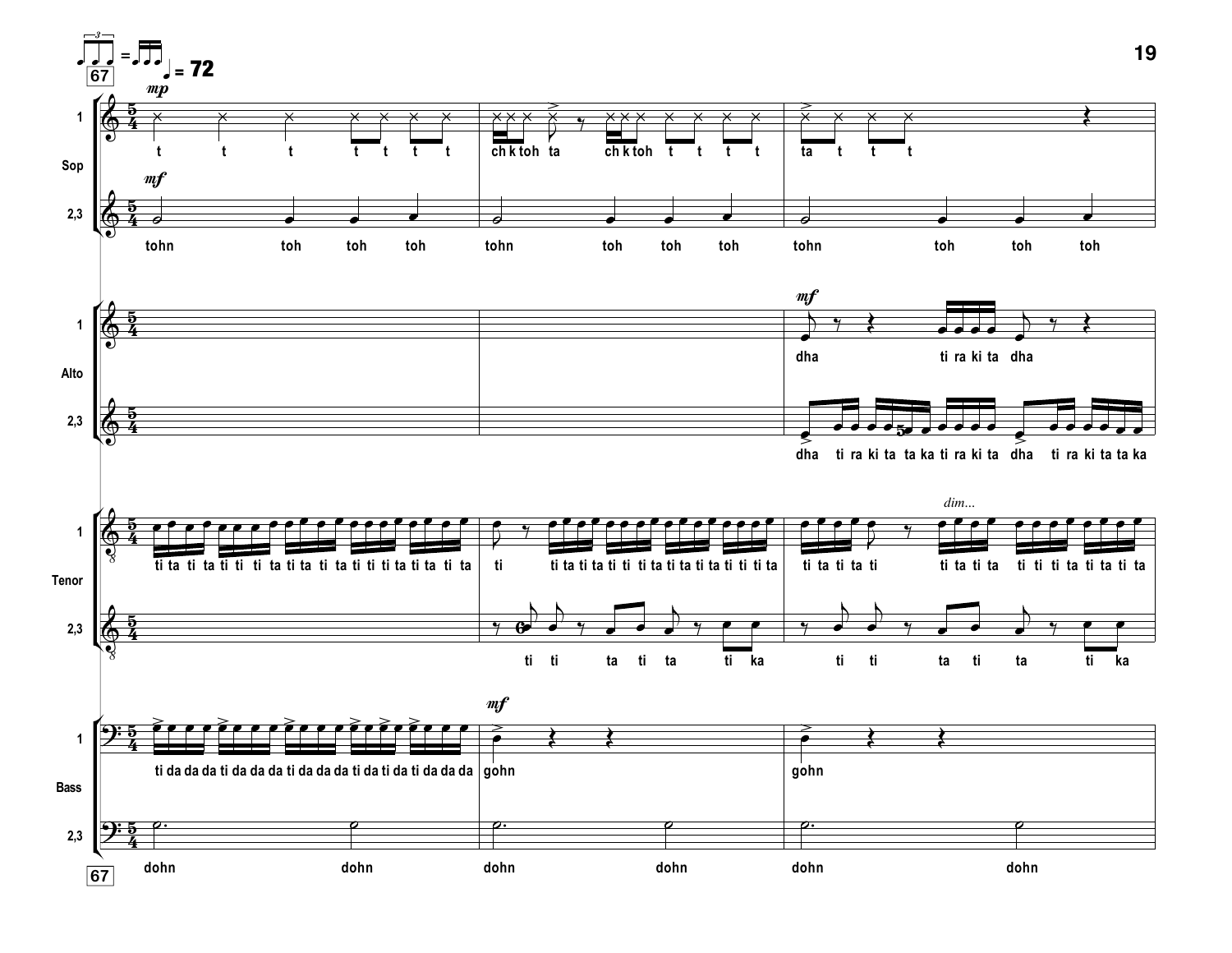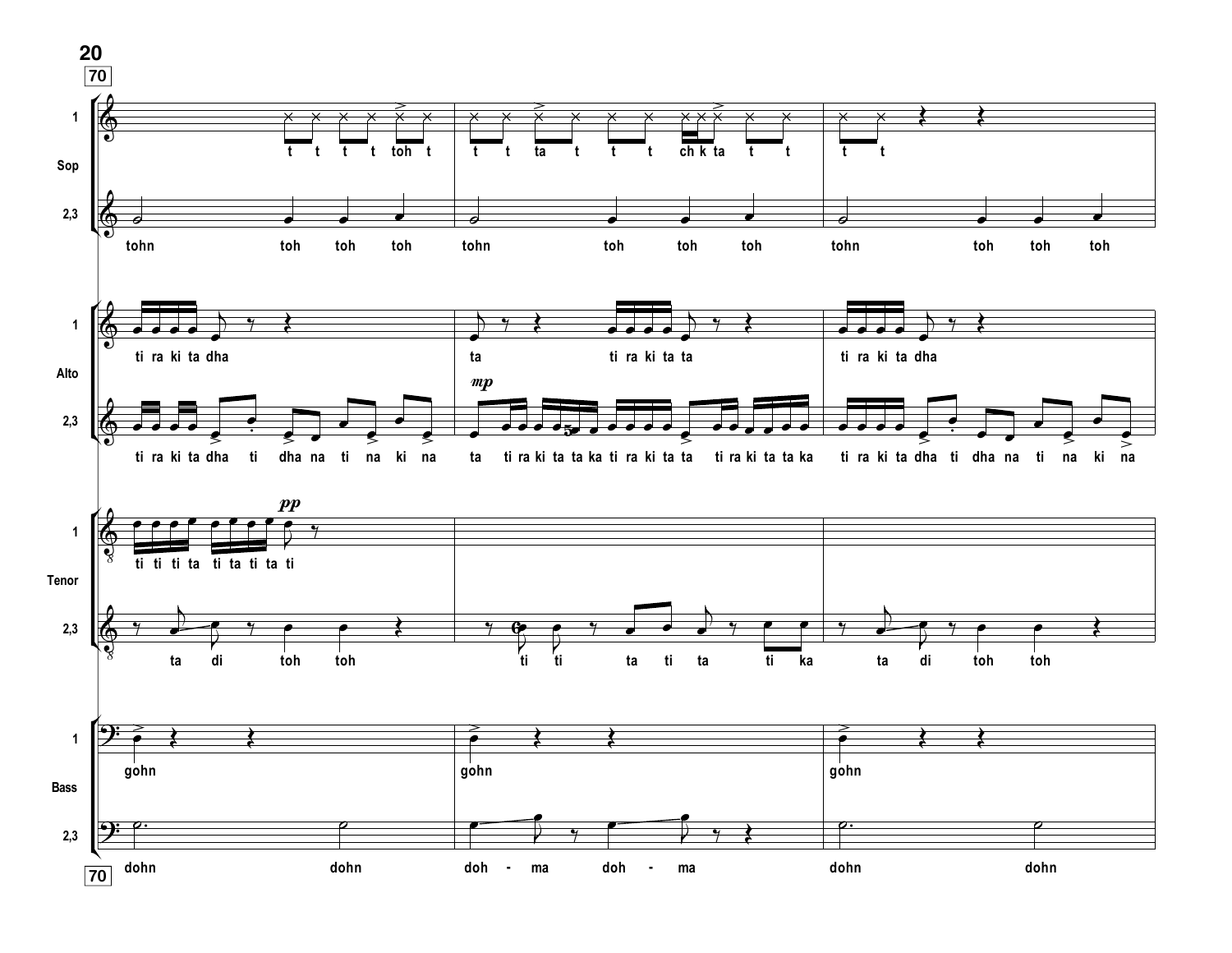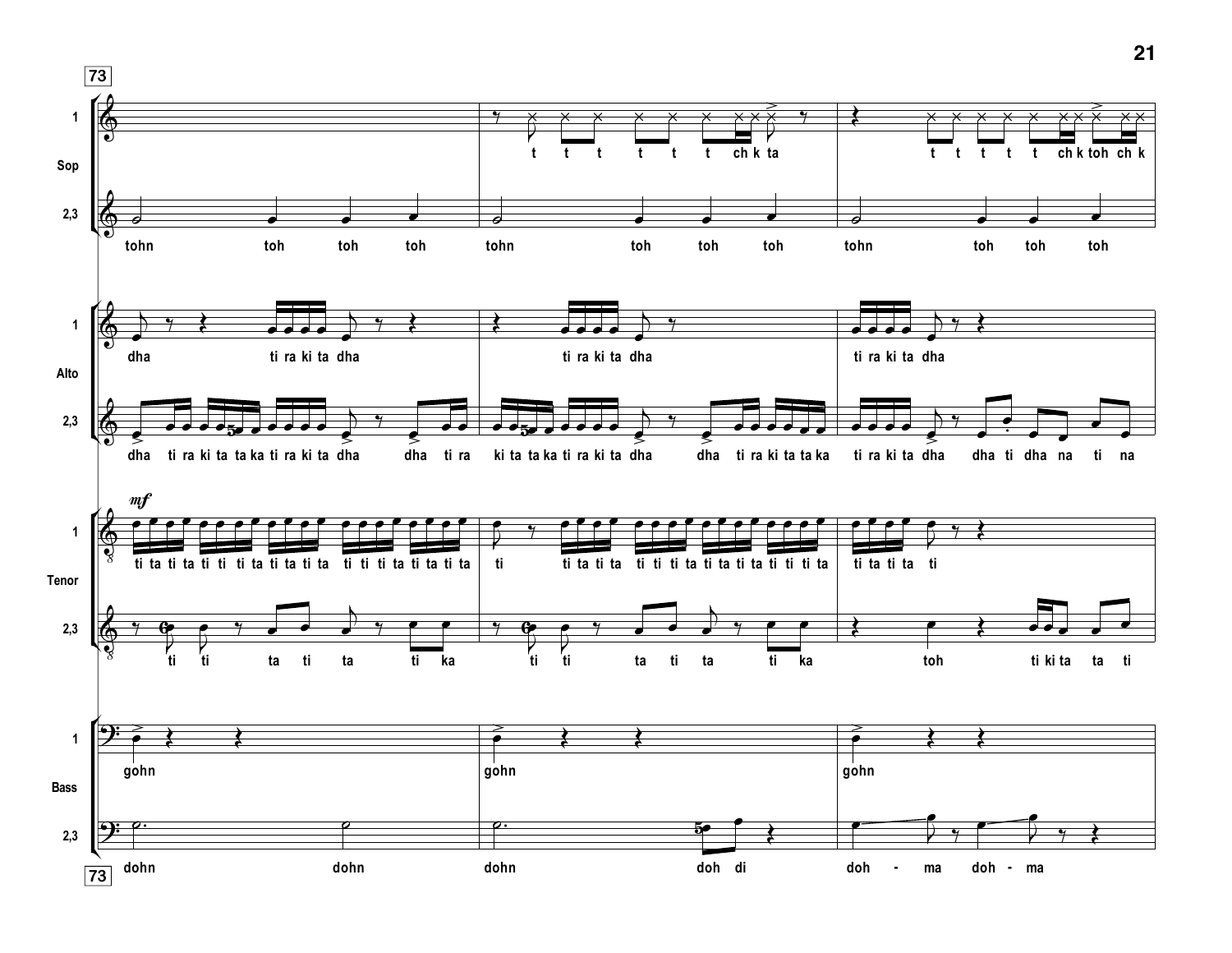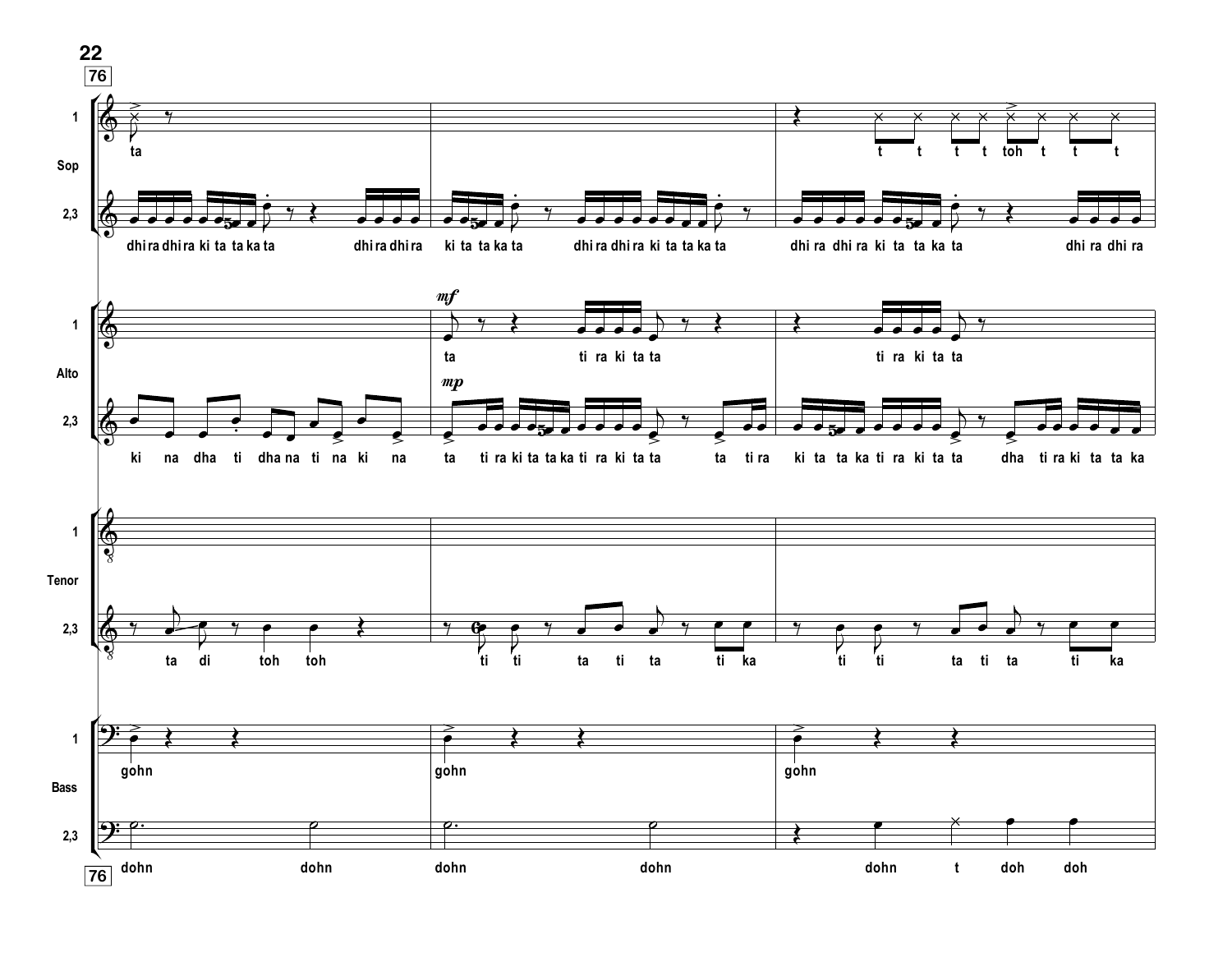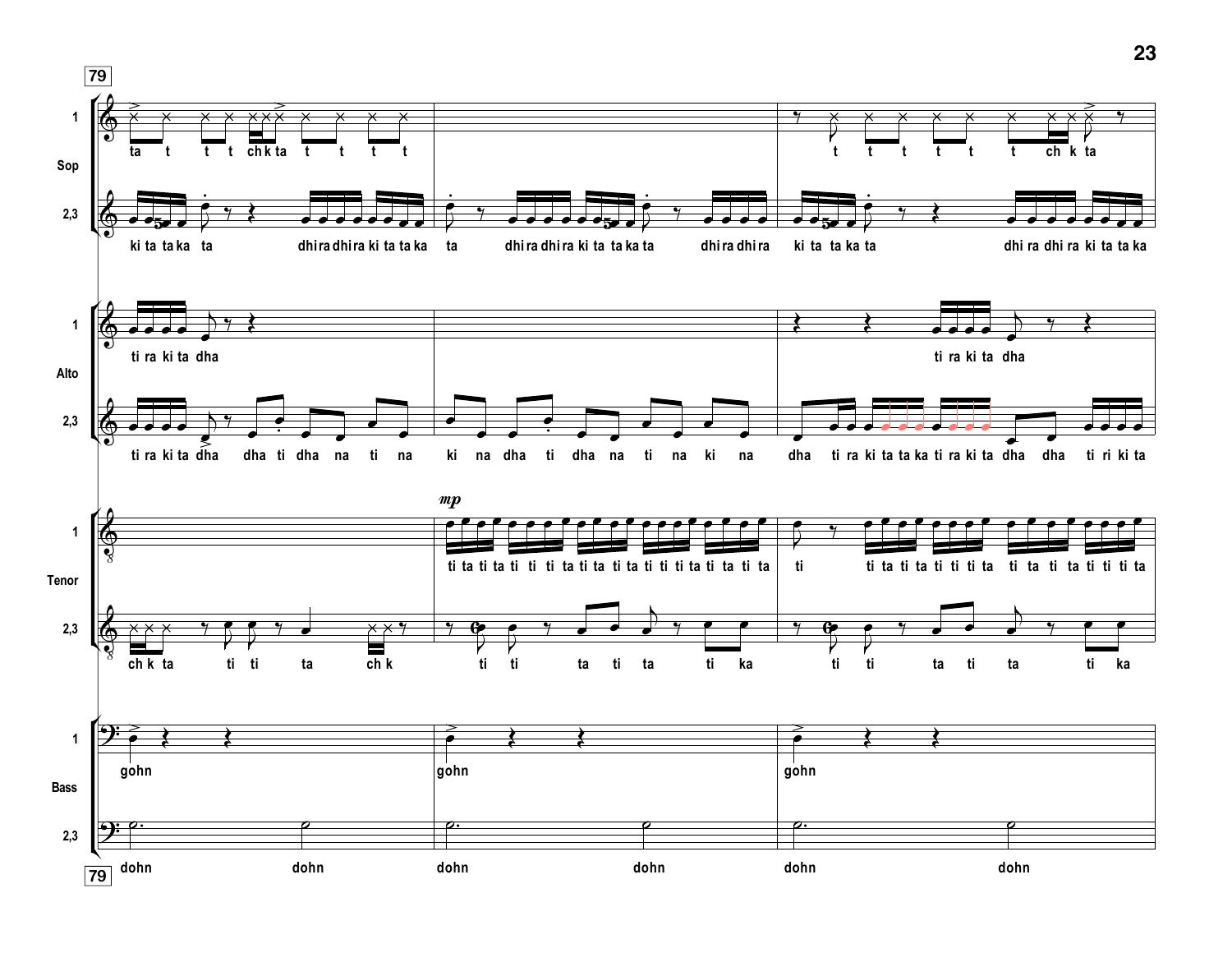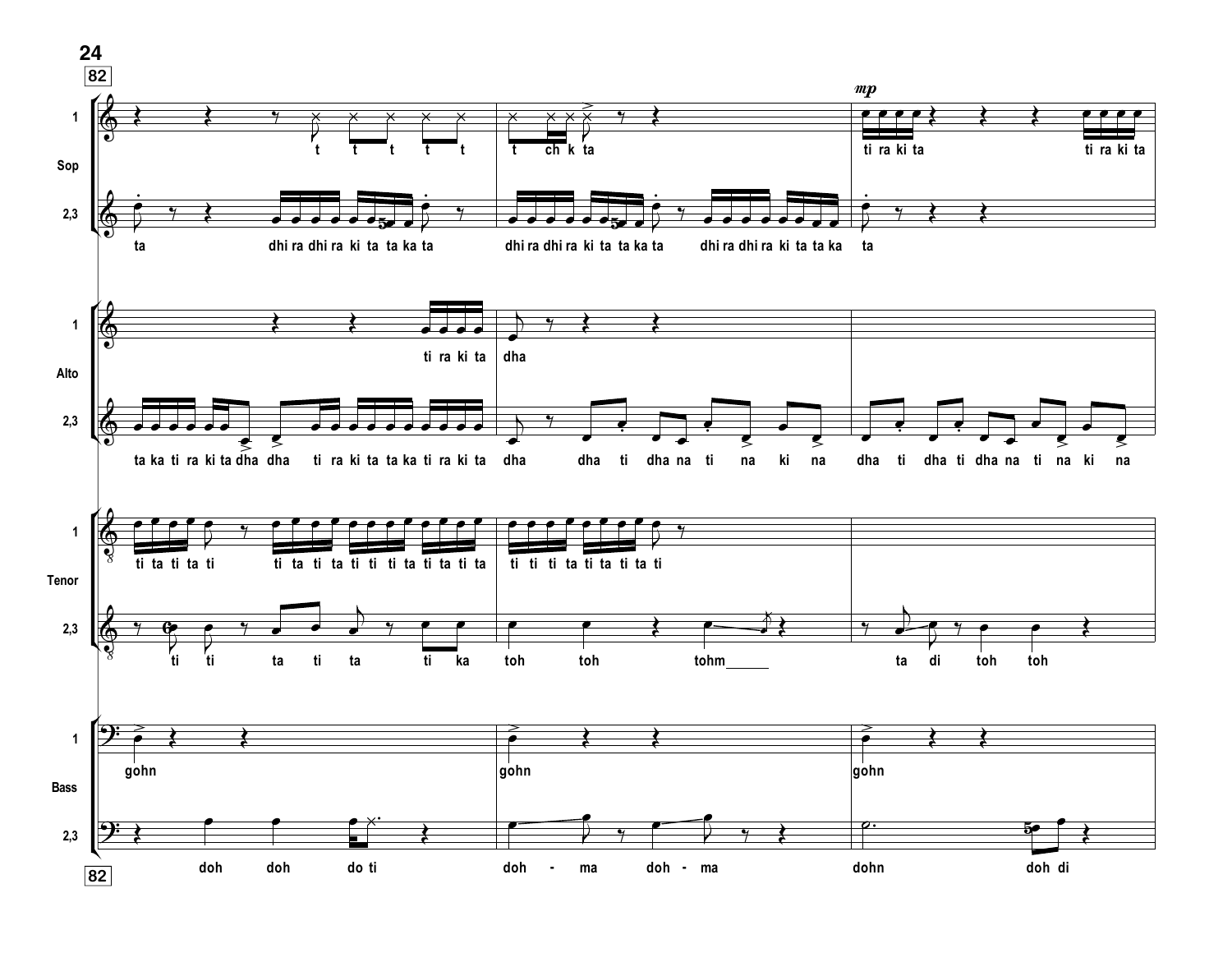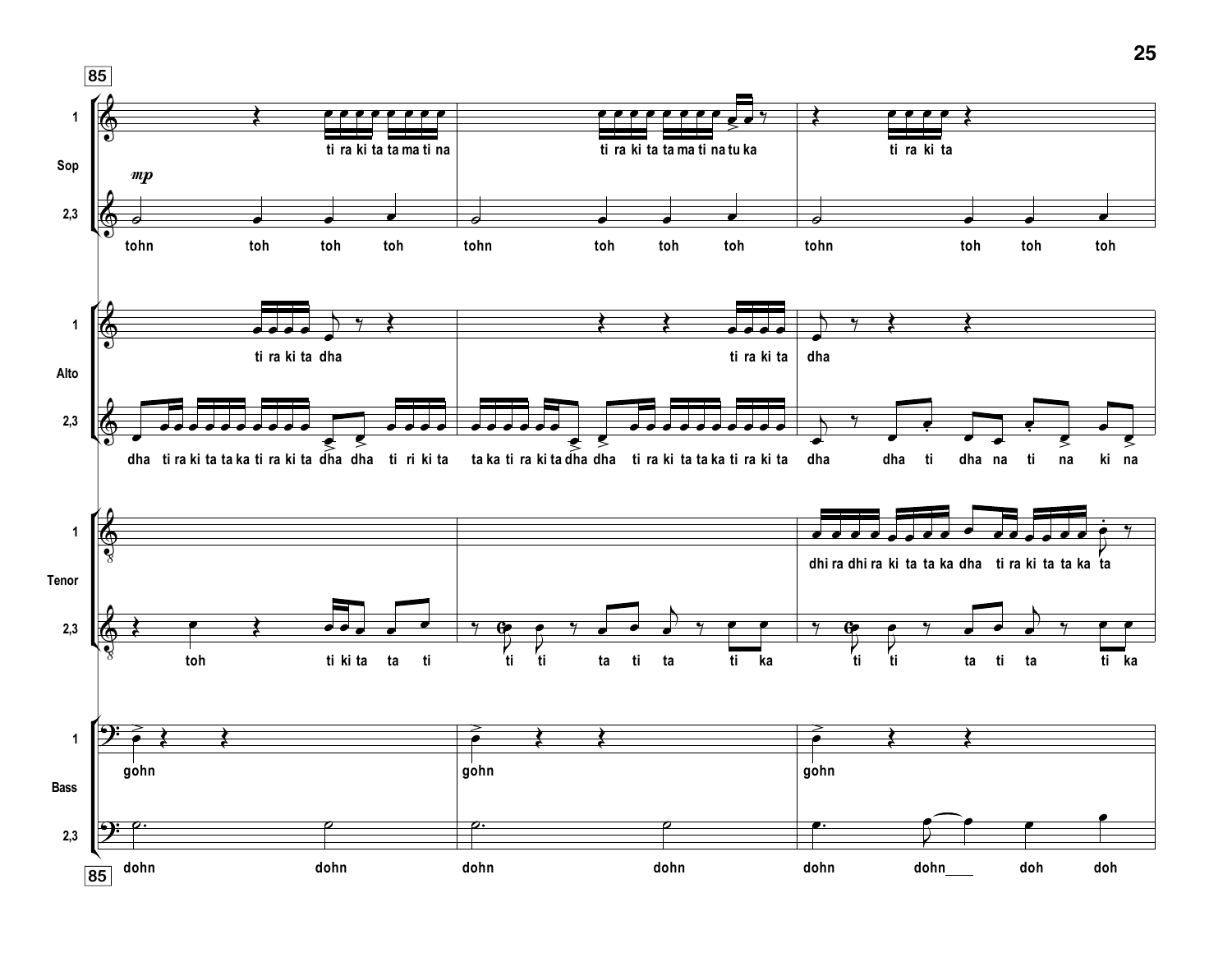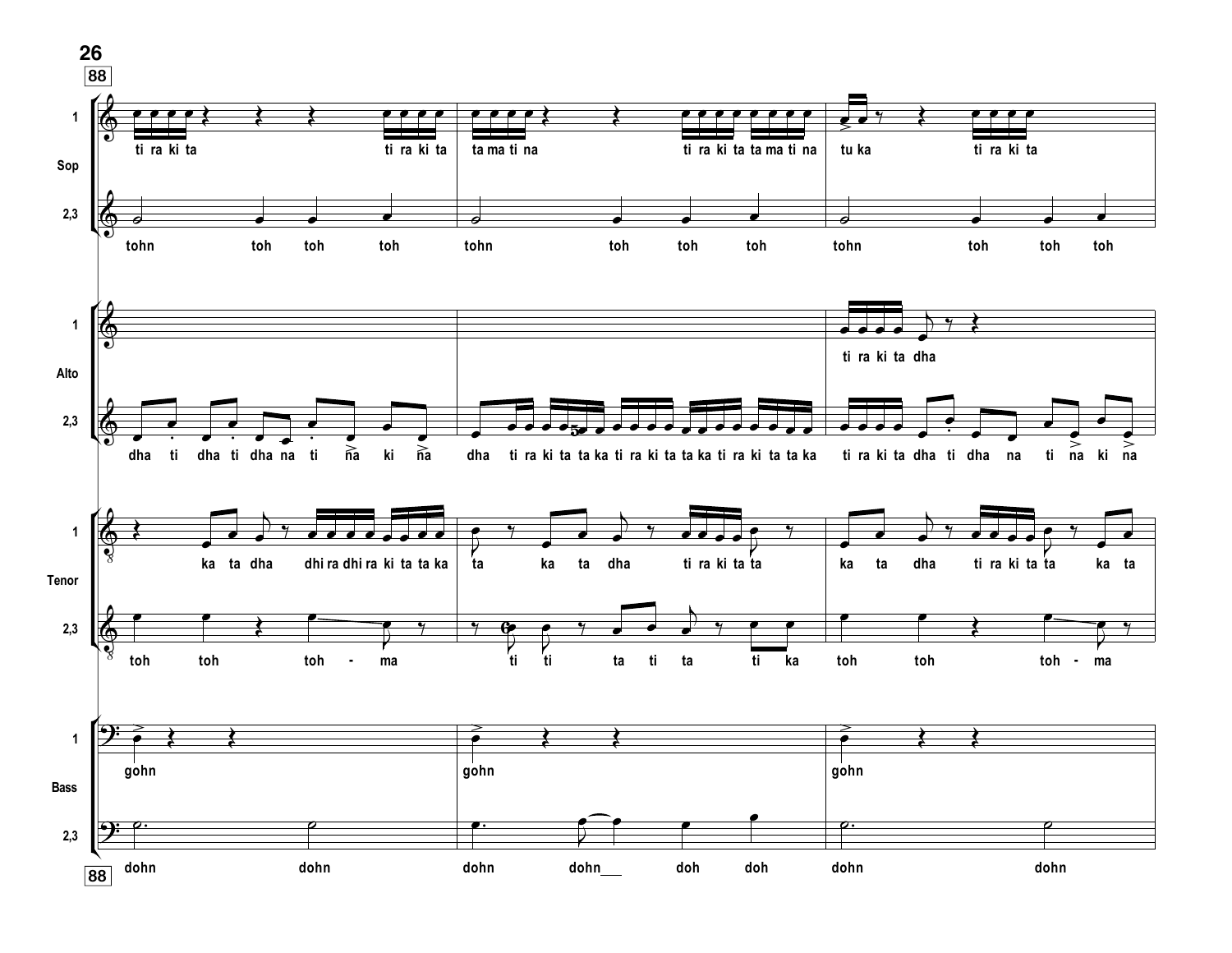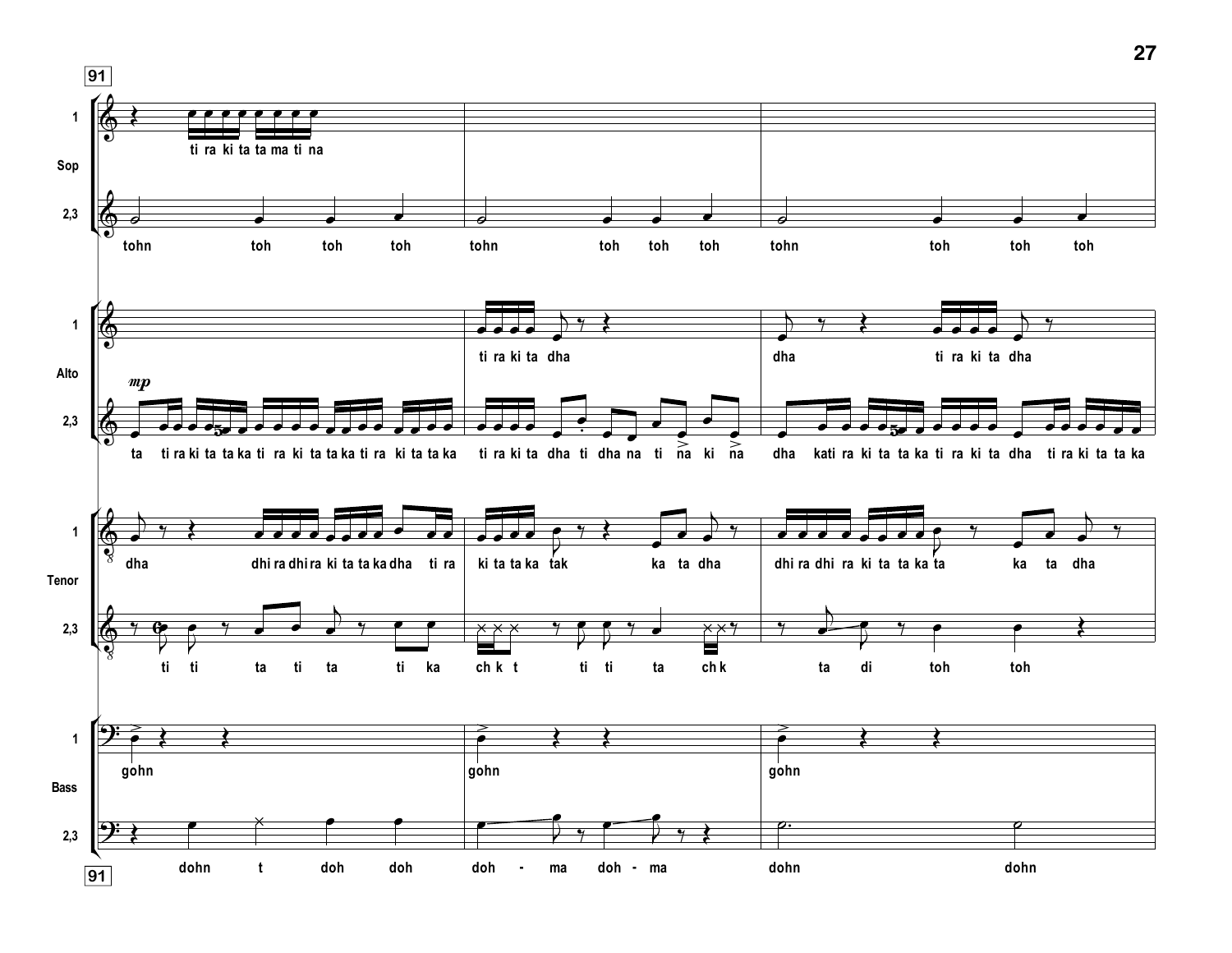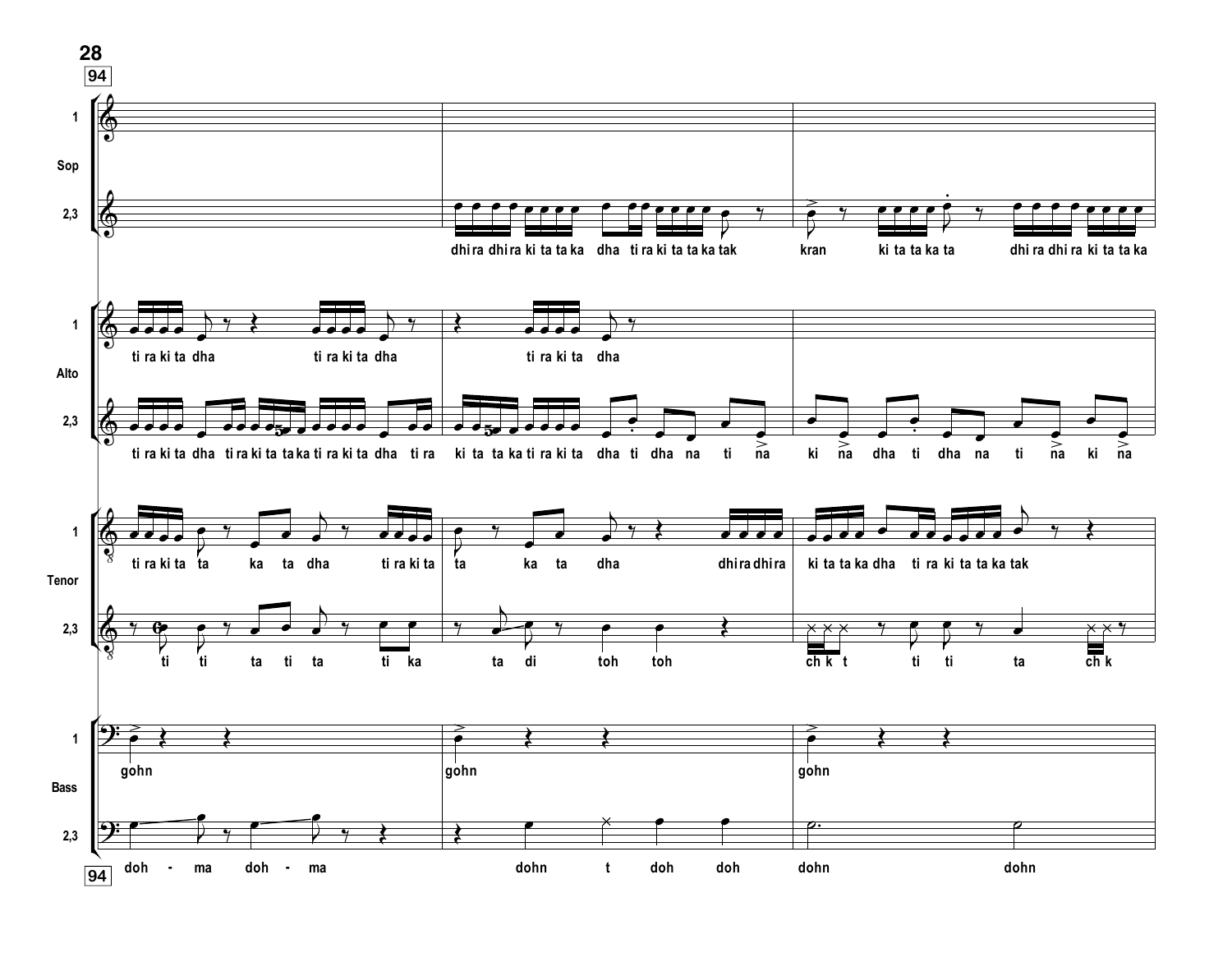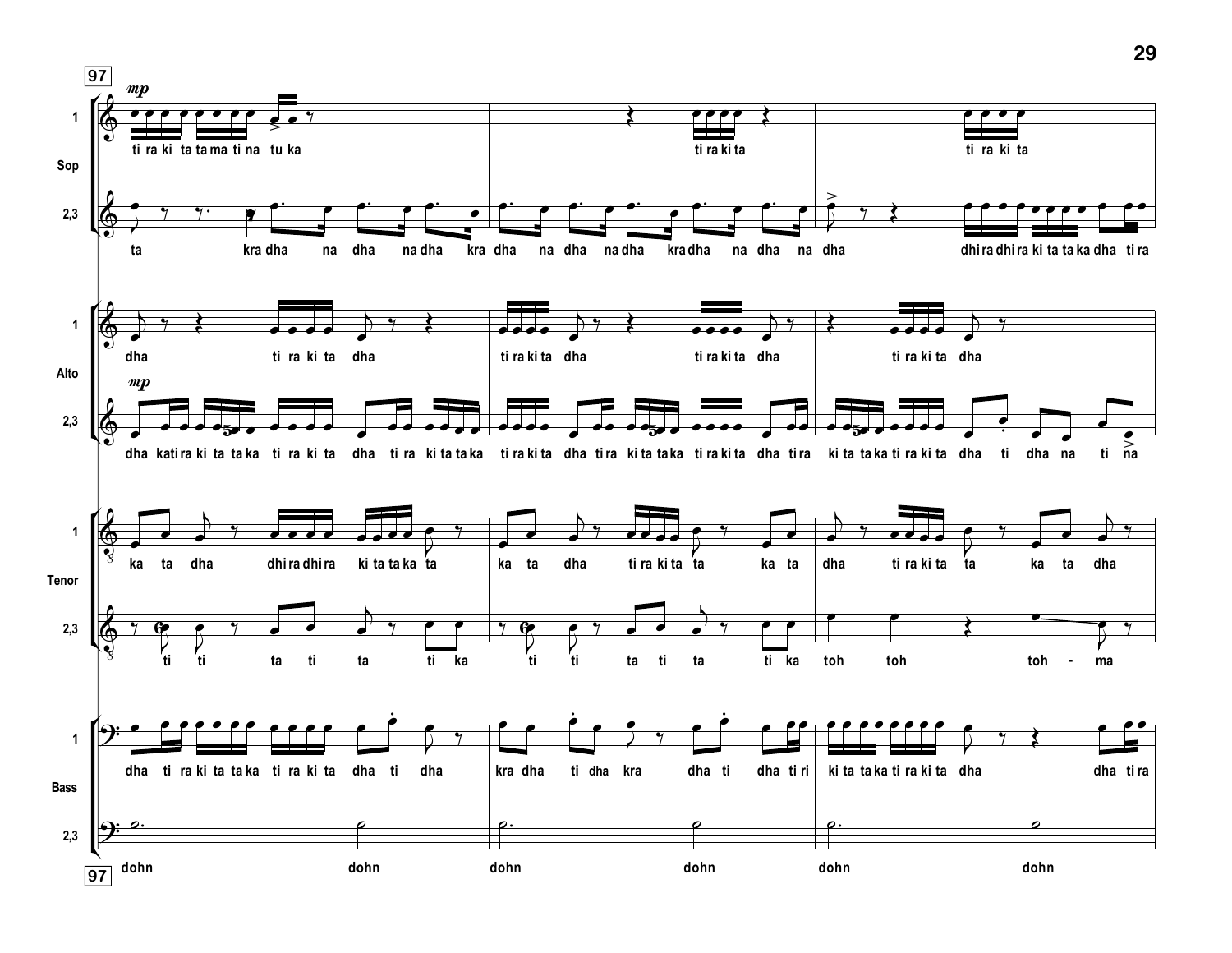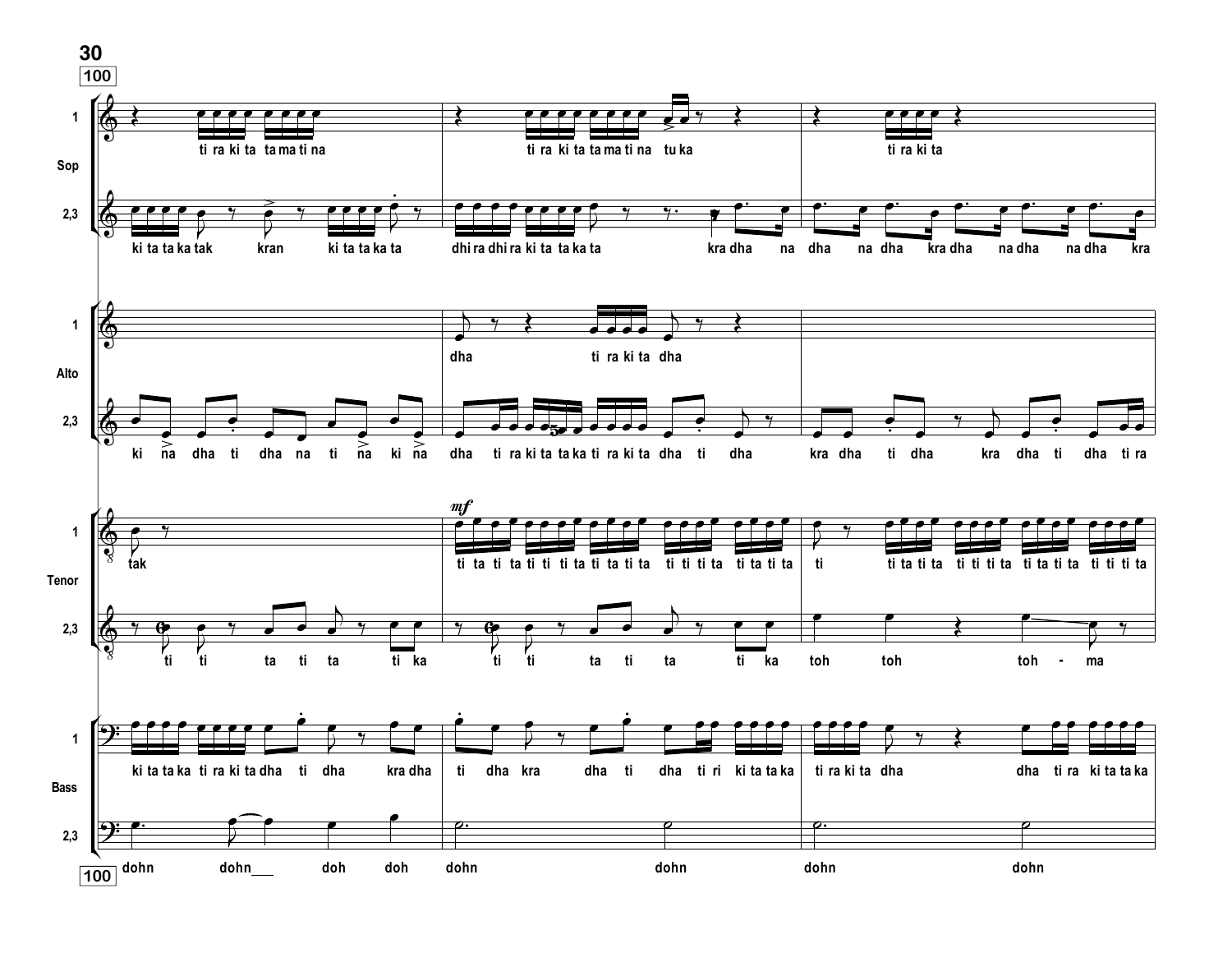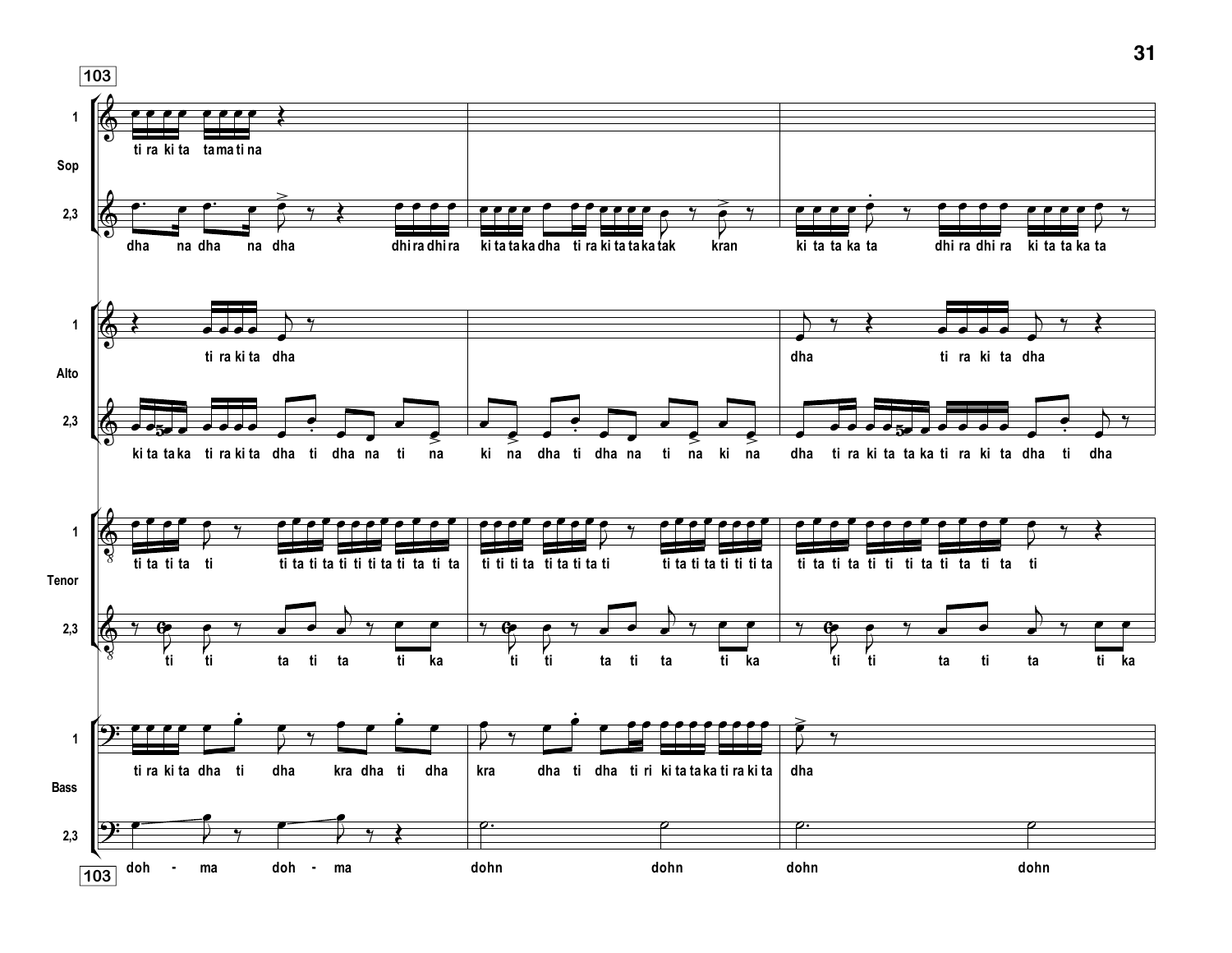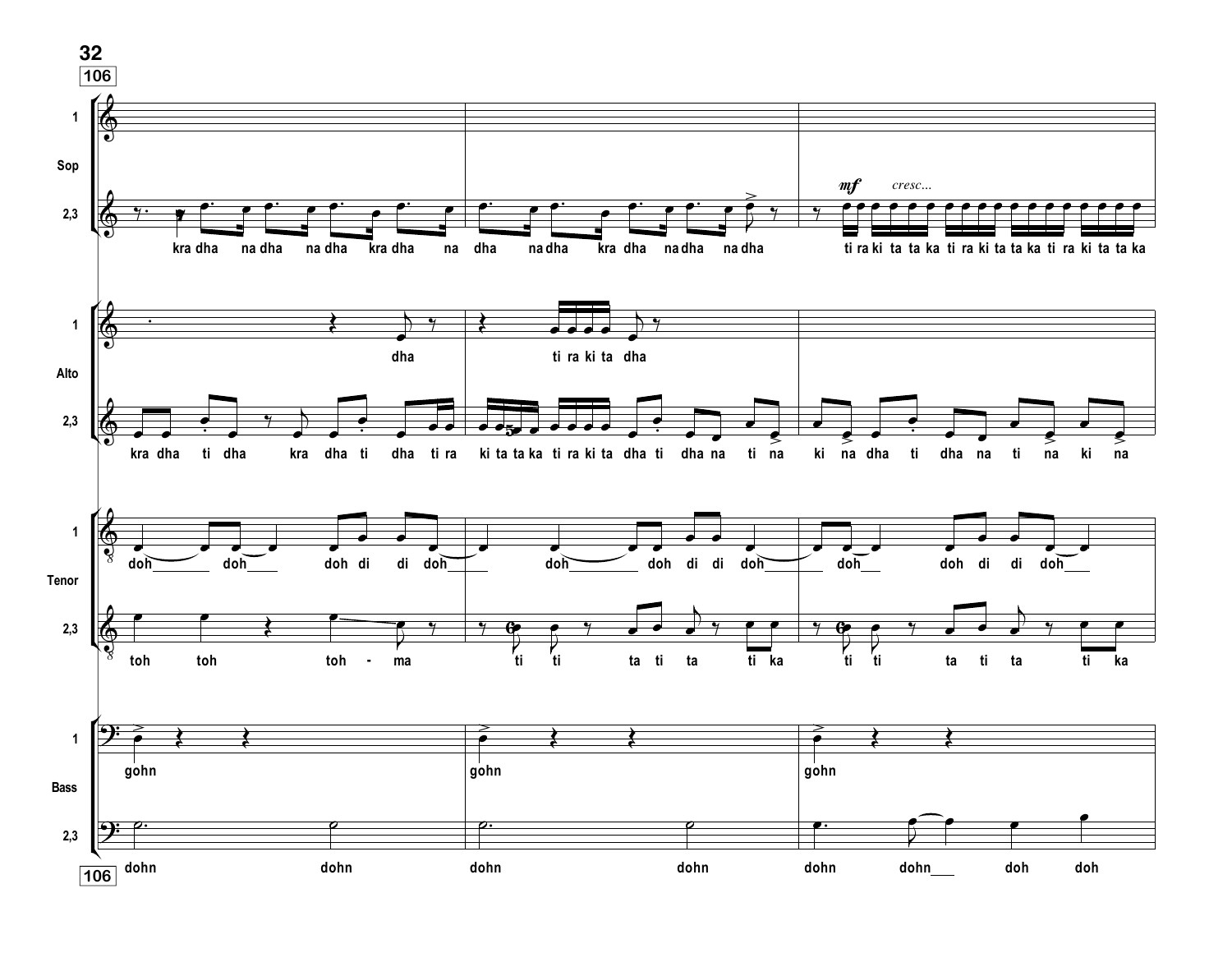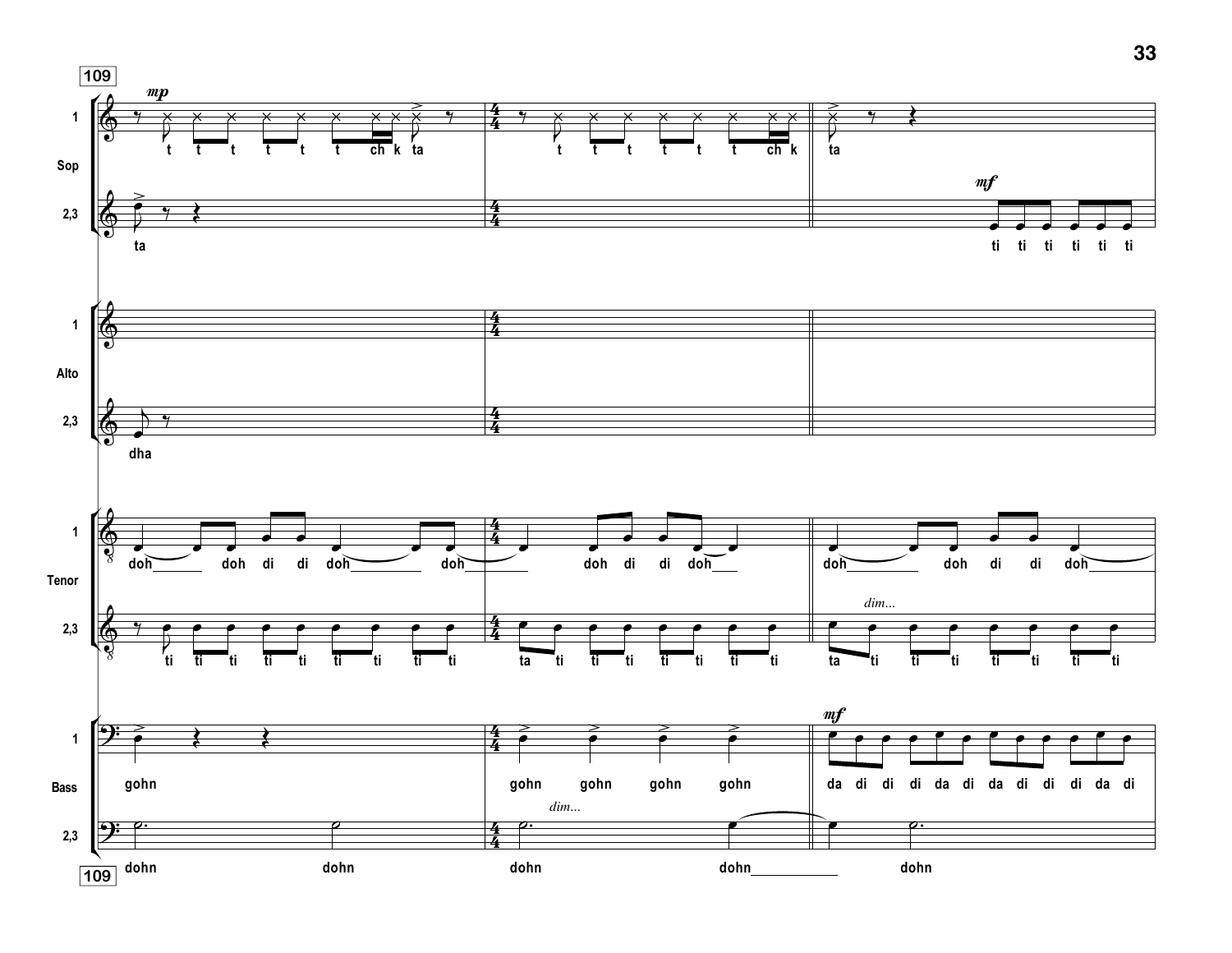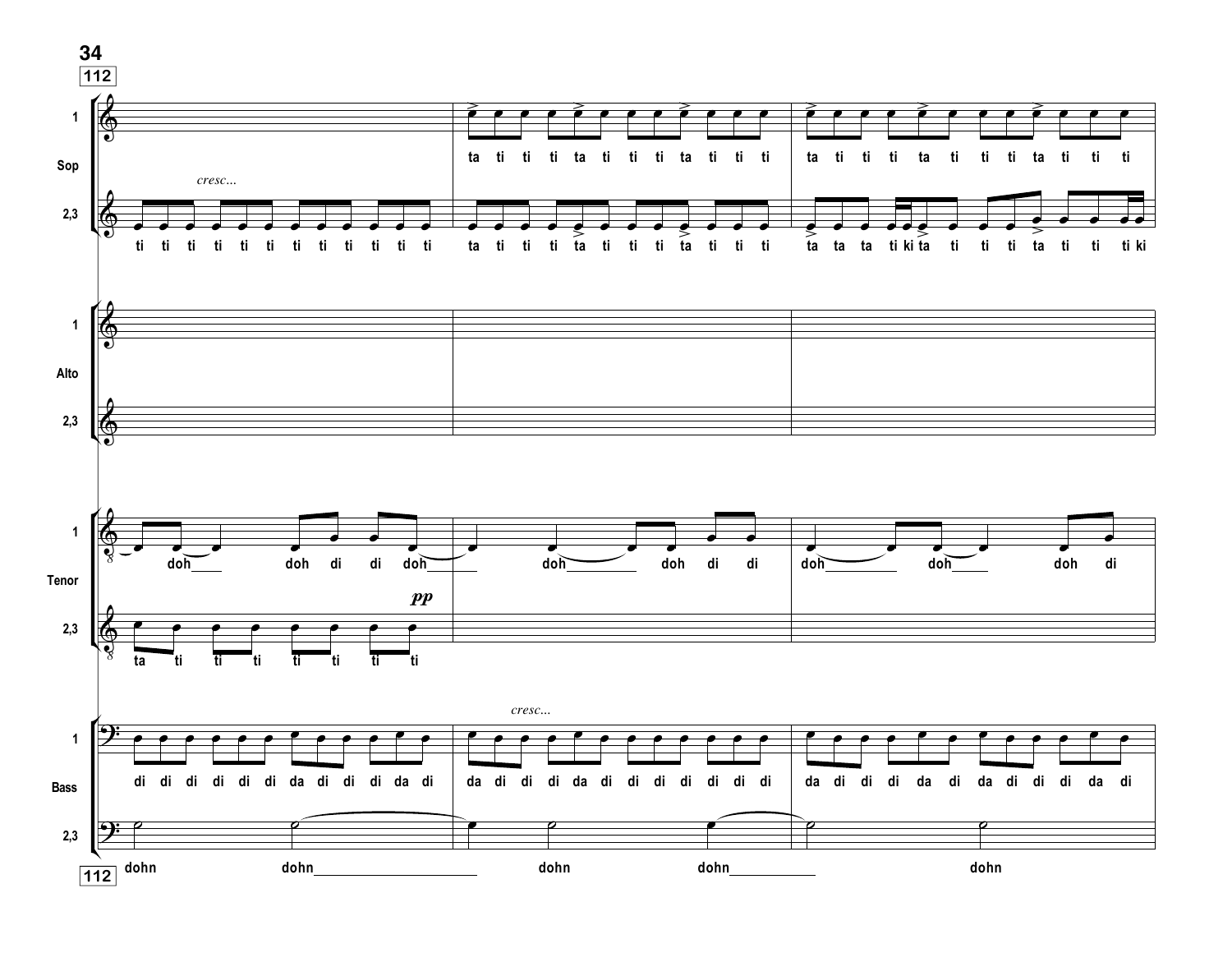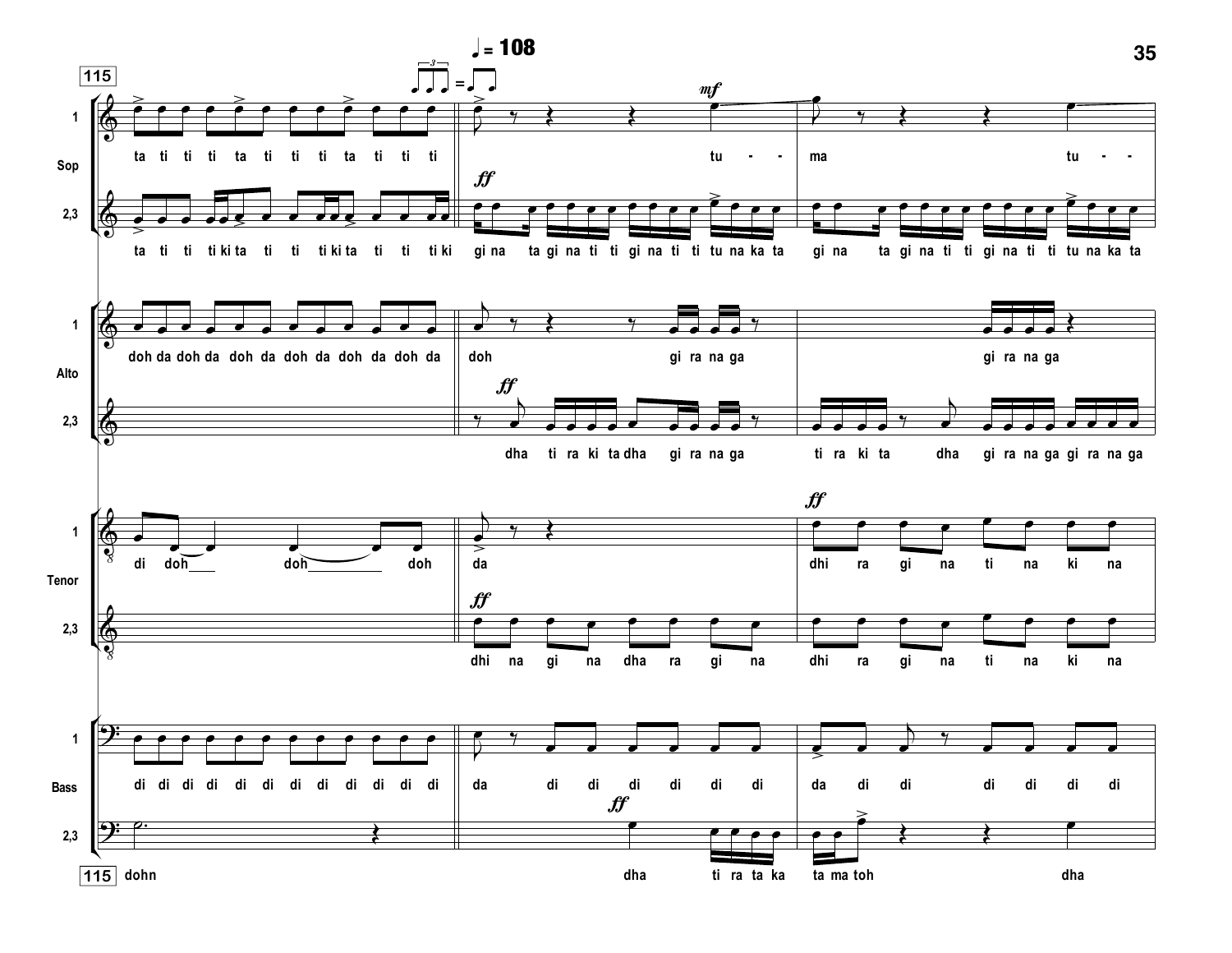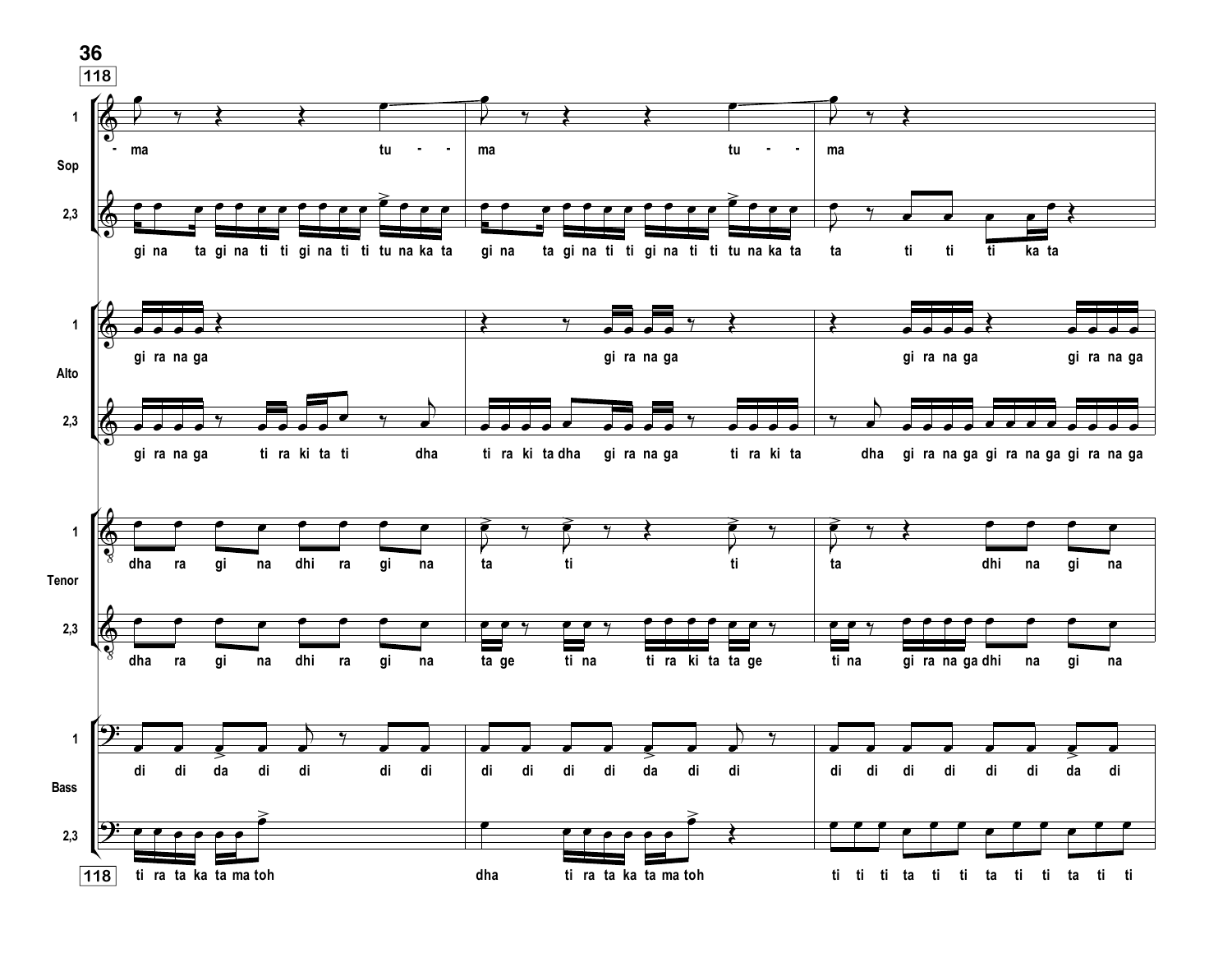